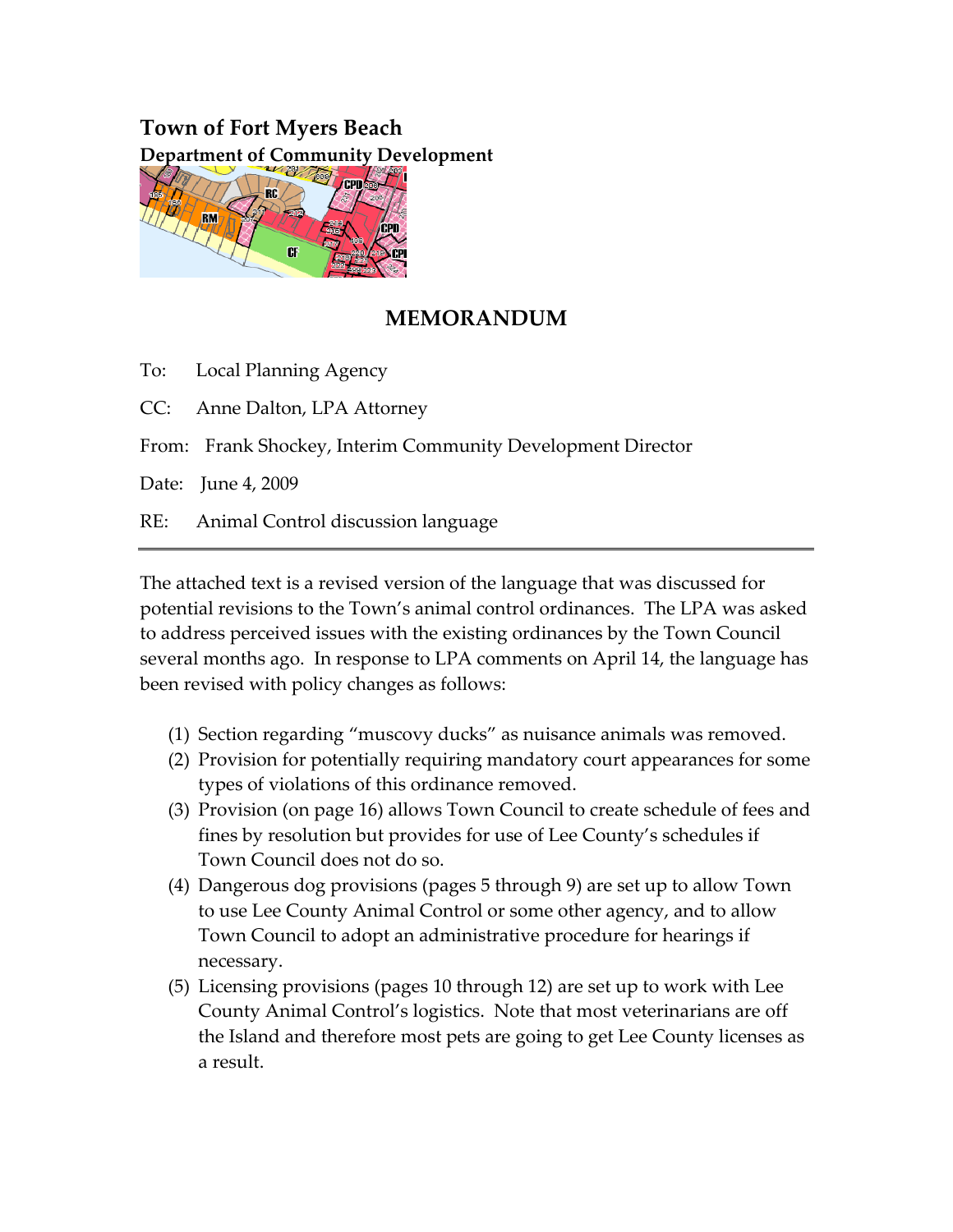- (6) Vaccination requirement and penalty (pages 4 and 5) are included as required by state law.
- (7) Sterilization requirement and penalty (page 9) are included as required by state law.
- (8) The section regarding reporting of bites and scratches, and quarantines, (pages 12 and 13) still needs work to ensure that it complies with state health regulations and allows the proper interaction between the town's animal control provider and the appropriate health authorities.
- (9) Extraneous definitions have been removed.
- (10) Attached separately is Section 28 of the recent Lee County Ordinance 09‐ 20, which amended the Lee County Animal Control Ordinance. This section covers "guard dogs" and contains requirements for registration. At the April meeting LPA members asked that provisions to allow for registration of guard dogs be included as an option for discussion.

At this juncture it may be best for the LPA to review all the proposed language to ensure that the desired policy directions are being followed and the changes match what the LPA desires to recommend. This draft language has not undergone legal review.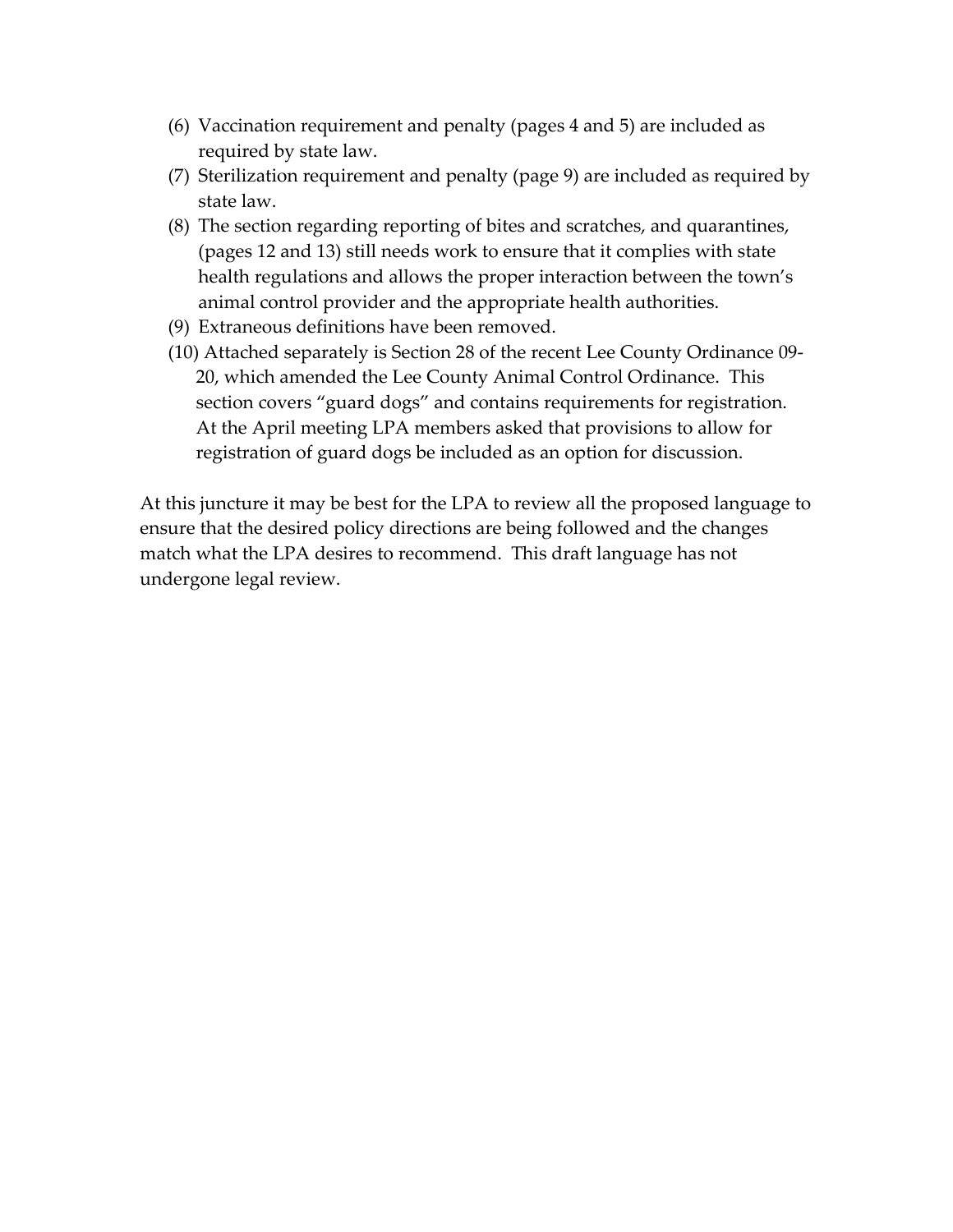#### TOWN OF FORT MYERS BEACH Ordinance \_\_-\_\_

WHEREAS…

IT IS HEREBY ORDAINED BY THE TOWN OF FORT MYERS BEACH AS FOLLOWS:

**Section One. Authority.** This Ordinance is enacted pursuant to the provisions of Chapter 95-494, Laws of Florida; Chapters 166, 379, 705, 767, 823, and 828, Florida Statutes, and other applicable provisions of law.

**Section Two. Title and Citation.** This Ordinance may be known and cited as the "Fort Myers Beach Animal Control Ordinance".

#### **Section Three. Repeal of prior ordinances.**

#### **Section Four. Effect on prior offenses**.

No provision of this Ordinance shall be construed to affect any obligation entered into, or any offense committed, prior to its effective date.

**Section . Purpose and Intent.** The purpose of this ordinance is to adopt provisions relating to animal control that conform to the requirements set forth in Florida statute where required, that do not prevent or displace the enforcement of Florida statutes related to animal control and cruelty, and that are otherwise congruent with Town policies and procedures. Its intent is to protect and preserve the health, safety, and welfare of humans and domestic animals within the Town of Fort Myers Beach, Florida.

## Section . Definitions.

For the purposes of this Ordinance, the following terms, phrases, words, and their derivations, shall have the meanings given herein, unless specifically defined otherwise within sections of this Ordinance. When not inconsistent with the context, words used in the present tense include the future, words in the plural include the singular, and words in the singular include the plural. The words "shall" and "will" are mandatory and not discretionary. Terms not defined herein shall have the meanings given them by state law.

AGENCY: The Town of Fort Myers Beach, or any governmental or non-governmental organization to which authority to enforce and administer this Ordinance is delegated by the Town through interlocal agreement, contract, or other lawful means.

ANIMAL: Every living dumb creature.

ANIMAL CONTROL OFFICER: Any officer employed or appointed by Lee County or the Town of Fort Myers Beach who is authorized by the Agency to investigate, on public or private property, civil infractions relating to animal control or cruelty and to issue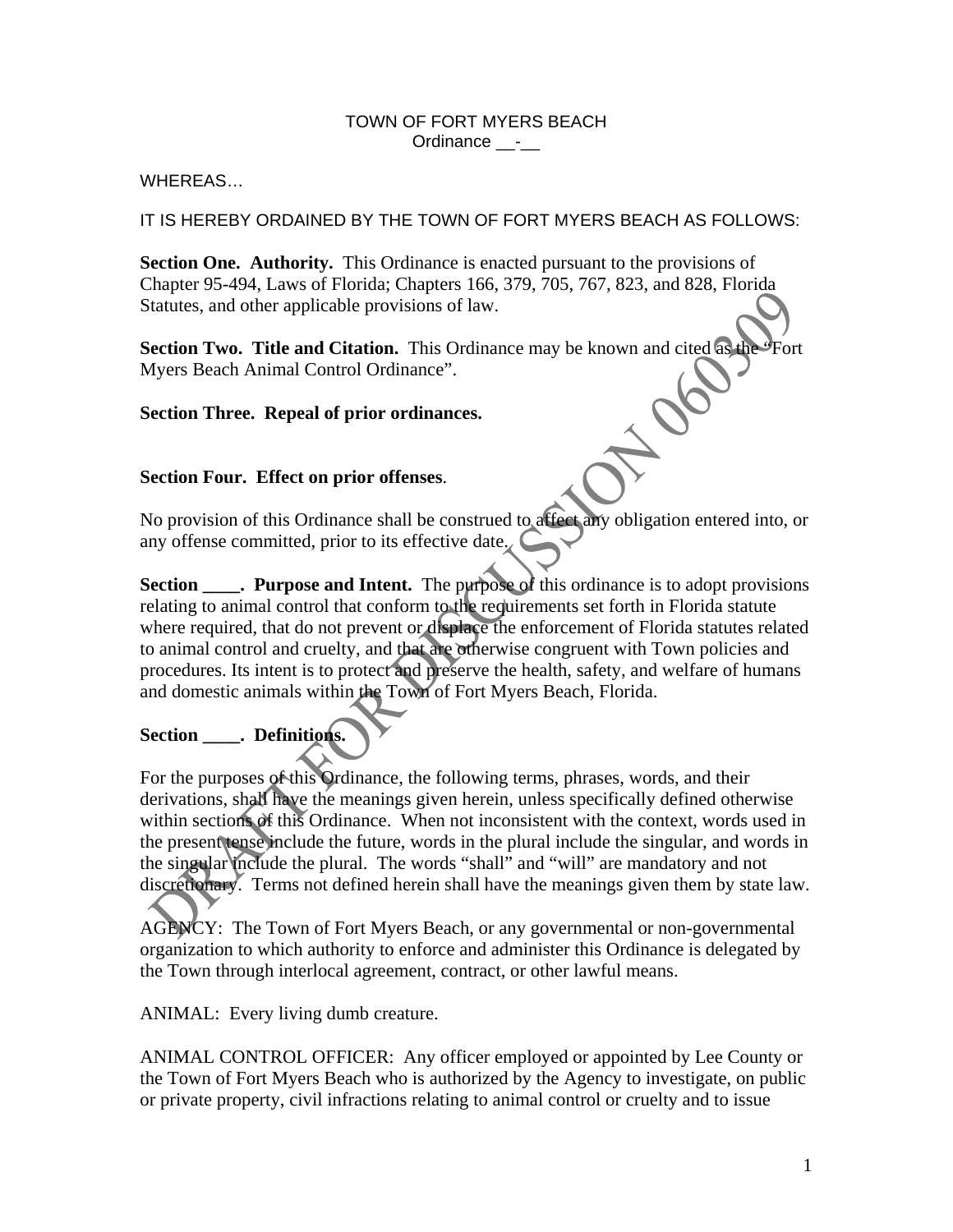citations as provided in this Ordinance. An animal control officer is not authorized to bear arms or make arrests; however, such officer may carry a device to chemically subdue and tranquilize an animal, provided that such officer has successfully completed a minimum of 16 hours of training in marksmanship, equipment handling, safety and animal care, and can demonstrate proficiency in chemical immobilization of animals in accordance with guidelines prescribed in the Chemical Immobilization Operational Guide of the American Humane Association

AT LARGE: Any domestic animal, and any live animal possessed by any person, is at large within the Town if it does not meet any one or more of the following conditions:

- 1. Under direct control of its owner; or
- 2. Confined on its owner's property by means of a tether restricting its movement, or by means of any combination of fences, walls, hedges, buildings or other physical obstructions that prevent it from leaving the property; or
- 3. Inside of a building or enclosed vehicle; or
- 4. Inside a proper enclosure.

CAT: Any live cat (*Felis catus*) or cat-hybrid cross.

CRUELTY: Every act, omission, or neglect whereby unnecessary or unjustifiable pain or suffering is caused (except when done in the interest of medical science), permitted, or allowed to continue when there is reasonable remedy or relief. The term "cruelty" shall be synonymous and interchangeable with the term "torture" and with the term "torment".

DANGEROUS DOG: any dog that according to the records of the Agency:

(a) Has aggressively bitten, attacked, or endangered or has inflicted severe injury on a human being on public or private property;

(b) Has more than once severely injured or killed a domestic animal while off its owner's property or while on the owner's property in any area of legal easement;

(c) Has been used primarily or in part for the purpose of dog fighting or is a dog trained for dog fighting; or

(d) Has, when unprovoked, chased or approached a person upon the streets, sidewalks, or any public grounds in a menacing fashion or apparent attitude of attack, provided that such actions are attested to in a sworn statement by one or more persons and dutifully investigated by the Agency.

DIRECT CONTROL: Continuous, immediate physical control of an animal by means of a leash of sufficient strength to restrain the animal; or, the employment of a service animal by a person with a disability.

DOG: Any live dog (*Canis familiaris*) or dog-hybrid cross.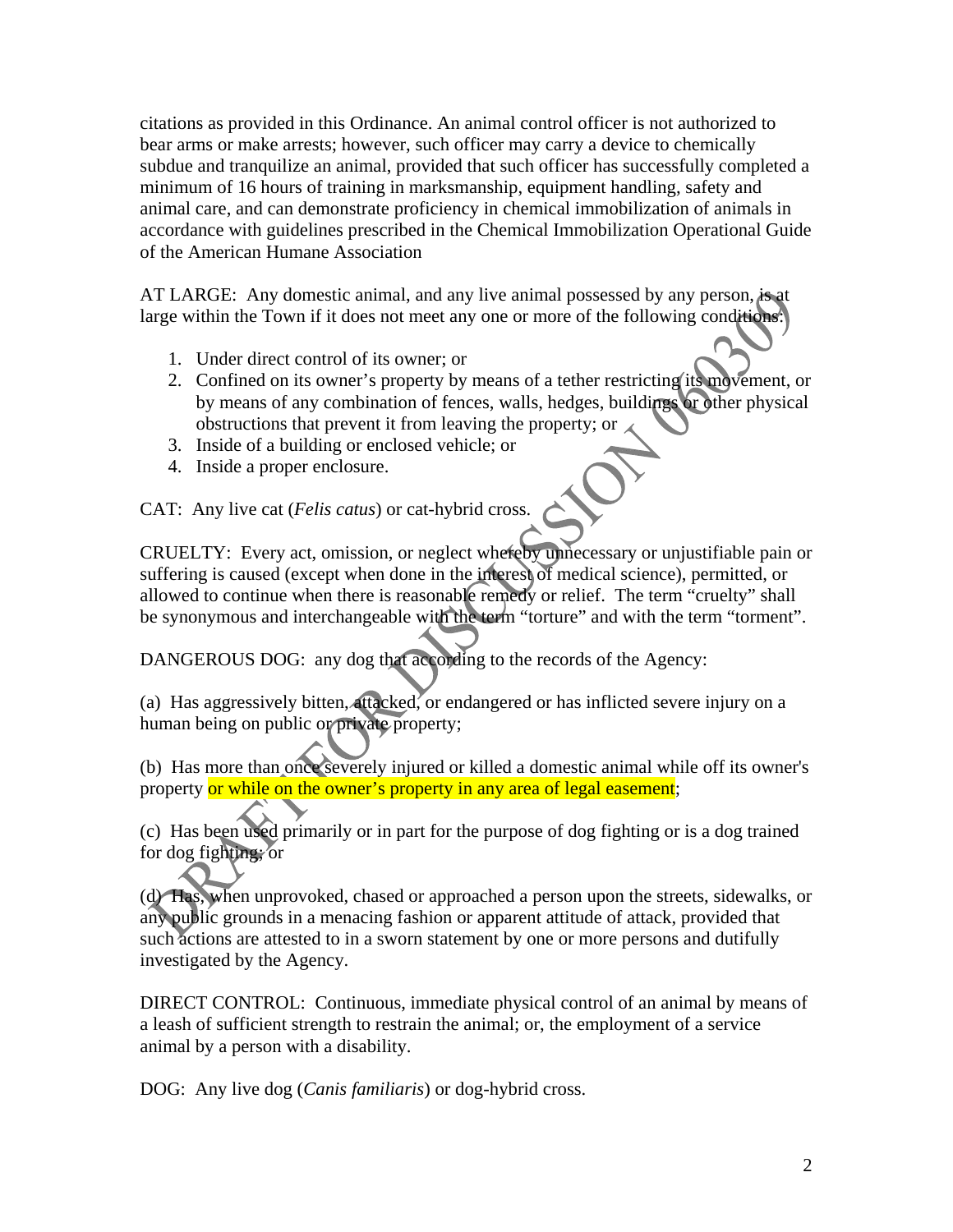DOMESTIC ANIMAL: Any equine or bovine animal, goat, sheep, swine, dog, cat, poultry, or other domesticated beast or bird.

EUTHANASIA: The humane and painless putting to death of an animal that is hopelessly sick, injured, or ultimately unclaimed.

FERRET: Any domestic animal of genus *Mustela*.

FRESHWATER FISH: All classes of pisces that are indigenous to fresh water.

IMPOUNDMENT: Confinement of any animal by the Agency in a manner consistent with professionally recognized standards of humane treatment.

LICENSE: A document and/or tag issued by the Agency indicating that the animal described on the license is owned, kept, or boarded by the individual named thereon.

NUISANCE WILDLIFE: Wildlife that causes or is about to cause property damage, presents a threat to public safety, or wildlife causing an annoyance within, under or upon a building.

OFFICER: Any law enforcement officer; any officer or agent of any municipal or county animal control unit.

OWNER: Any person, firm, corporation, or organization possessing, harboring, keeping, or having control or custody of an animal or, if the animal is owned by a person under the age of 18, that person's parent or guardian.

PROBABLE CAUSE: For purposes of the issuance of a citation by an officer, probable cause shall be facts and circumstances within the officer's knowledge, about which the officer has reasonably accurate information sufficient to lead a reasonable person to believe that a violation of this Ordinance has been or is being committed.

PROPER ENCLOSURE: Secure confinement indoors or in a securely enclosed and locked pen or structure, suitable to prevent the entry of young children and designed to prevent the animal from escaping. Such pen or structure shall have secure sides and a secure top to prevent the animal from escaping over, under, or through the structure and shall also provide protection from the elements.

PUBLIC AREA: Lands and improvements owned, leased, or controlled by the federal, state, county, or Town government, including sovereignty submerged lands, and buildings, grounds, parks, playgrounds, streets, sidewalks, parkways, rights-of-way, beaches, and similar property lawfully available to use by the public.

SALTWATER FISH: Any saltwater species of finfish of the classes Agnatha, Chondrichthyes, or Osteichthyes and marine invertebrates of the classes Gastropoda, Bivalvia, or Crustacea, or of the phylum Echinodermata, but does not include nonliving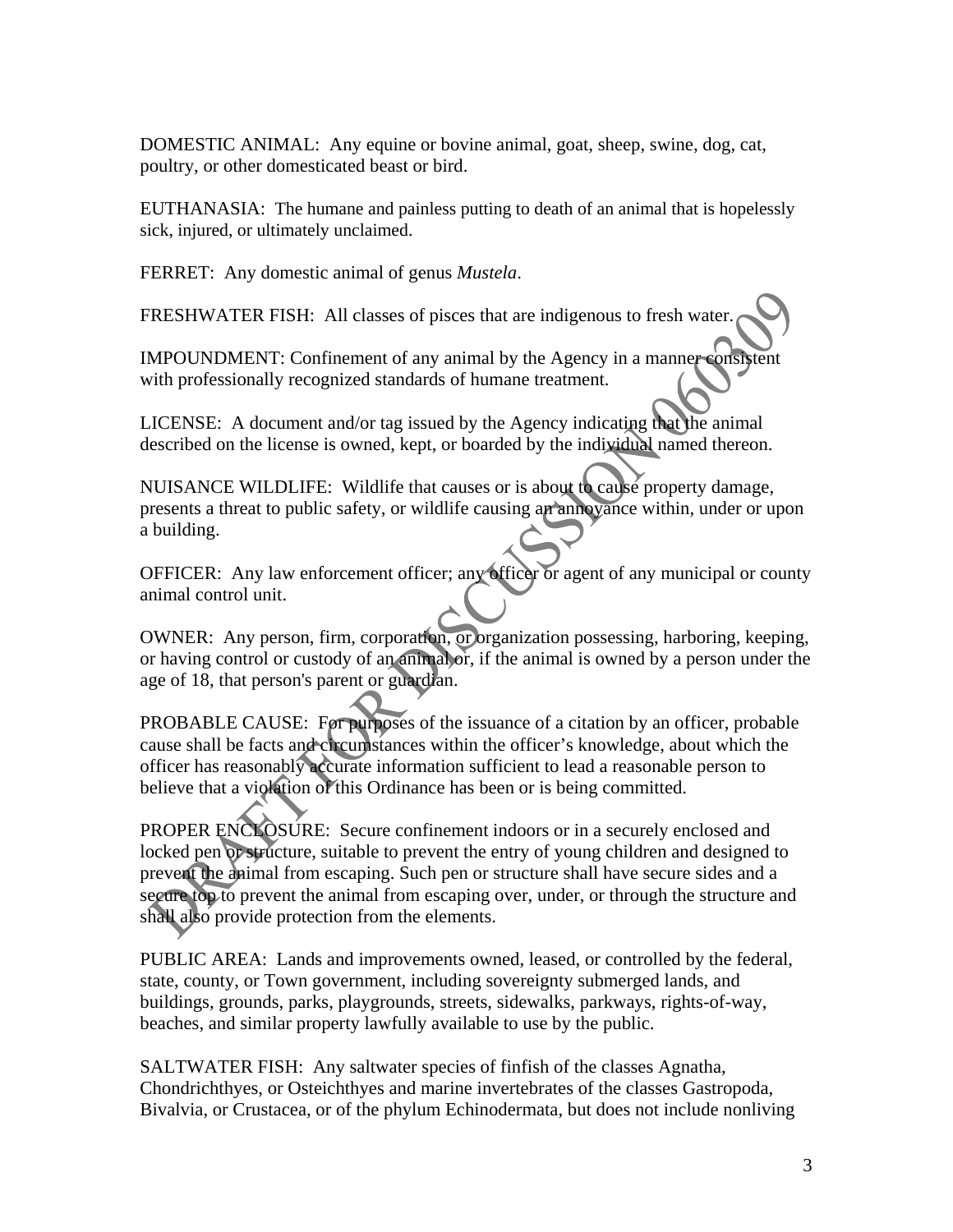shells or echinoderms; and all classes of pisces, shellfish, sponges, and crustacea indigenous to salt water.

SERVICE ANIMAL: An animal that is trained to perform tasks for an individual with a disability. The tasks may include, but are not limited to, guiding a person who is visually impaired or blind, alerting a person who is deaf or hard of hearing, pulling a wheelchair, assisting with mobility or balance, alerting and protecting a person who is having a seizure, retrieving objects, or performing other special tasks. A service animal is not a pet.

SEVERE INJURY: Any physical injury that results in broken bones, multiple bites disfiguring lacerations requiring sutures or reconstructive surgery.

TETHER: A flexible rope, cable, or chain that is securely attached to an immovable object and to a properly fitted collar or harness on an animal to prevent it from running at large. A tether must be at least 10 feet in length and may not weigh more than 1/8 the weight of the animal tethered.

TOWN COUNCIL: The Town Council of Fort Myers Beach

UNPROVOKED: means that the victim who has been conducting himself or herself peacefully and lawfully has been bitten or chased in a menacing fashion or attacked by a dog.

WILDLIFE: All wild or non-domestic birds, mammals, fur-bearing animals, reptiles and amphibians.

# State Law Provisions Begin Here

**Section \_\_\_\_. Rabies vaccination of dogs, cats, and ferrets** (828.30; 828.27)

(1) All dogs, cats, and ferrets 4 months of age or older must be vaccinated by a licensed veterinarian against rabies with a vaccine that is licensed by the United States Department of Agriculture for use in those species. The owner of every dog, cat, and ferret shall have the animal revaccinated 12 months after the initial vaccination. Thereafter, the interval between vaccinations shall conform to the vaccine manufacturer's directions. The cost of vaccination must be borne by the animal's owner. Evidence of circulating rabies virus neutralizing antibodies shall not be used as a substitute for current vaccination in managing rabies exposure or determining the need for booster vaccinations.

(2) A dog, cat, or ferret is exempt from vaccination against rabies if a licensed veterinarian has examined the animal and has certified in writing that at the time vaccination would endanger the animal's health because of its age, infirmity, disability,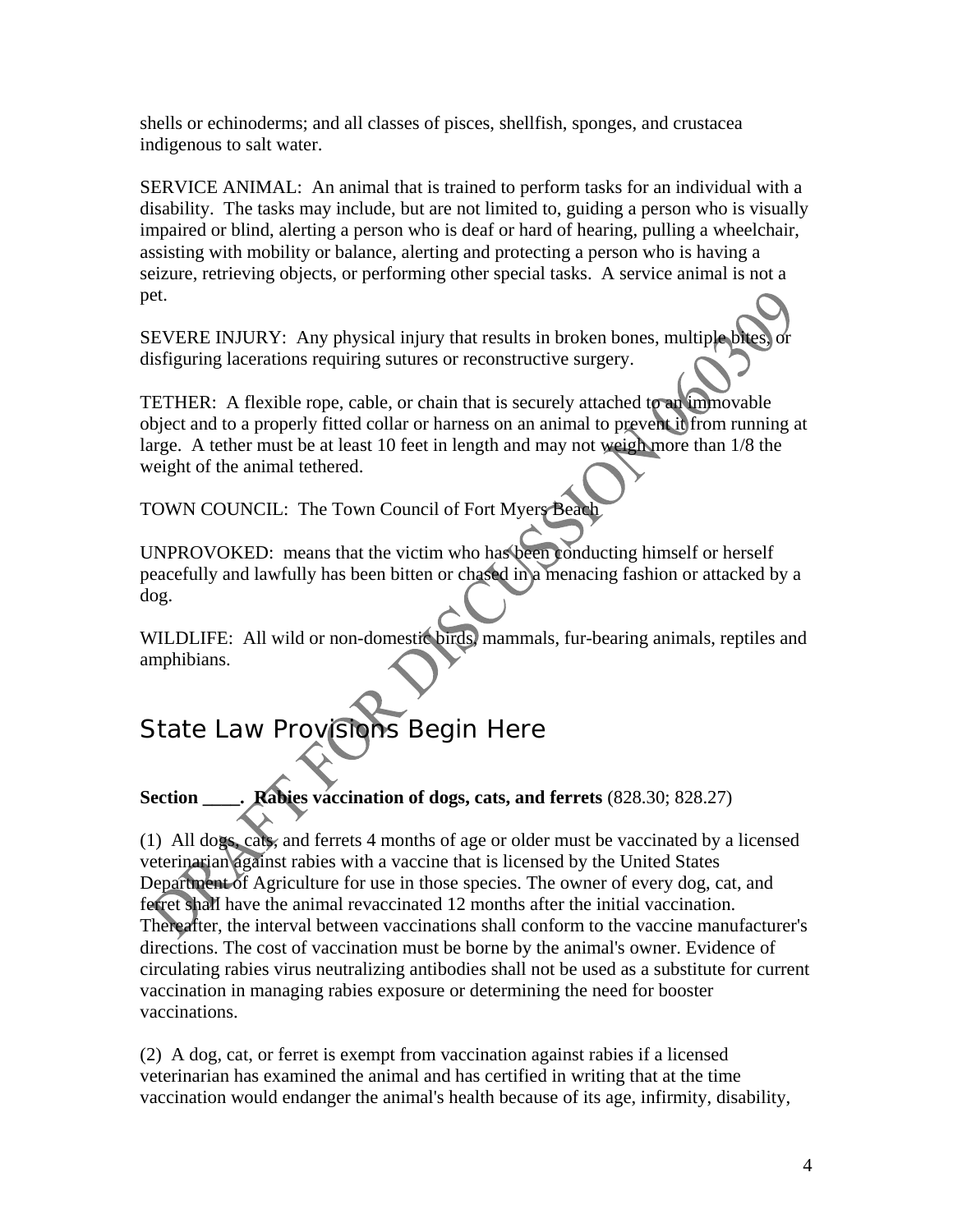illness, or other medical considerations. An exempt animal must be vaccinated against rabies as soon as its health permits.

(3) Upon vaccination against rabies, the licensed veterinarian shall provide the animal's owner and the Agency with a rabies vaccination certificate, or, if the owner does not permanently reside in the Town but resides in the Town more than 30 days in any calendar year, the owner shall provide the Agency with a copy of the animal's rabies vaccination certificate. The Agency and veterinarian shall use the "Rabies Vaccination Certificate" of the National Association of State Public Health Veterinarians (NASPHV). The veterinarian who administers the rabies vaccine to an animal as required under this section may affix his or her signature stamp in lieu of an actual signature.

(4) Each ferret vaccinated according to this section must be quarantined, when necessary, according to rules of the Florida Department of Health.

(5) An animal owner's name, street address, phone number, and animal tag number contained in a rabies vaccination certificate provided to the Agency is exempt from s. 119.07(1) and s. 24(a), Art. I of the State Constitution, as provided in F.S. 820.30. However, any person who has been bitten, scratched, or otherwise exposed to a zoonotic disease or the physician of such person; a veterinarian who is treating an animal that has been bitten, scratched, or otherwise exposed to a zoonotic disease; or the owner of an animal that has been bitten, scratched, or otherwise exposed to a zoonotic disease shall be provided with any information contained in a rabies vaccination certificate but only with respect to the particular animal biting, scratching, or otherwise causing exposure. Any person with an animal tag number may receive vaccination certificate information with regard to that animal. Law enforcement and prosecutorial agencies; other animal control authorities; emergency and medical response and disease control agencies; or other governmental health agencies shall be provided information contained in the rabies vaccination certificate for the purpose of controlling the transmission of rabies; however, the receiving agencies and authorities must not release the exempt information.

(6) Failure by an owner of an animal to comply with this section shall constitute a violation of this Ordinance.

## Section **Classification of dogs as dangerous; certification of registration; notice and hearing requirements; confinement of animal; exemption; appeals; unlawful acts** (767.12)

 $1)(a)$  The Agency shall investigate reported incidents involving any dog that may be dangerous and shall, if possible, interview the owner and require a sworn affidavit from any person, including any animal control officer or enforcement officer, desiring to have a dog classified as dangerous. Any animal that is the subject of a dangerous dog investigation, that is not impounded with the Agency, shall be humanely and safely confined by the owner in a securely fenced or enclosed area pending the outcome of the investigation and resolution of any hearings related to the dangerous dog classification. The address of where the animal resides shall be provided to the Agency. No dog that is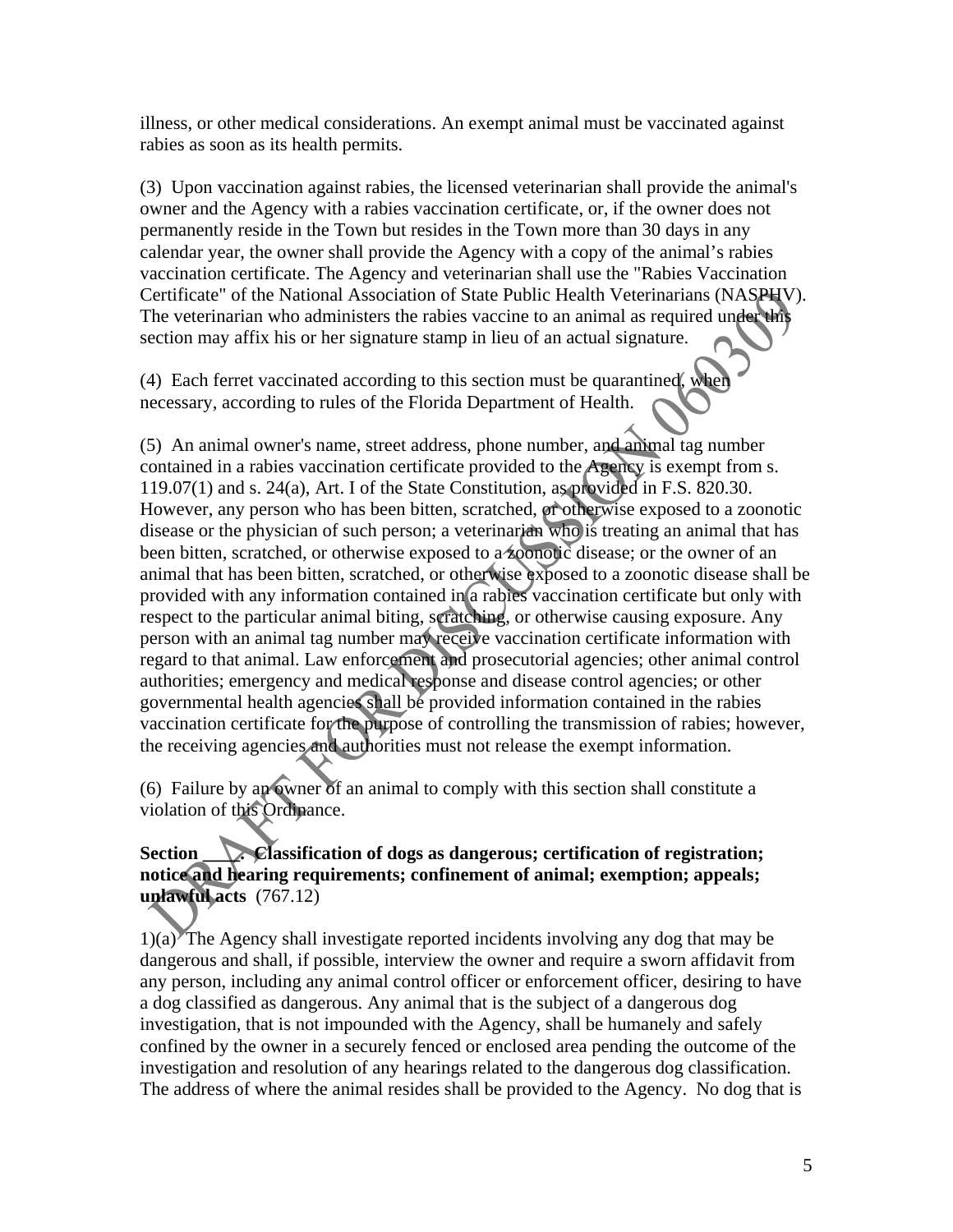the subject of a dangerous dog investigation may be relocated or ownership transferred pending the outcome of an investigation or any hearings related to the determination of a dangerous dog classification. In the event that a dog is to be euthanized, the dog shall not be relocated or ownership transferred.

(b) A dog shall not be declared dangerous if the threat, injury, or damage was sustained by a person who, at the time, was unlawfully on the property or, while lawfully on the property, was tormenting, abusing, or assaulting the dog or its owner or a family member. No dog may be declared dangerous if the dog was protecting or defending a human being within the immediate vicinity of the dog from an unjustified attack or assault.

(c) After the investigation, the Agency shall make an initial determination as to whether there is sufficient cause to classify the dog as dangerous and shall afford the owner an opportunity for a hearing prior to making a final determination. The Agency shall provide written notification of the sufficient cause finding, to the owner, by registered mail, certified hand delivery, or service in conformance with the statutory provisions related to service of process. The owner may file a written request for a hearing within 7 calendar days from the date of receipt of the notification of the sufficient cause finding and, if requested, the hearing shall be held as soon as possible, but not more than 21 calendar days and no sooner than 5 days after receipt of the request from the owner.

(d) If the owner files a written request for a hearing within 7 calendar days from the date of receipt of the notification of the sufficient cause finding, the Agency shall hold a hearing to determine whether to classify the dog as dangerous. The hearing shall follow the hearing procedures specified in Lee County Administrative Code AC-1-1, parts III, IV, V, and VI, except that references to "Animal Services" and "County Attorney's office" shall mean the Agency as defined in this Ordinance, and the hearing may be held at a facility provided for by the Agency. The Town Council may by resolution adopt an administrative code to provide procedures for hearings required by this section, which shall supersede the procedures specified in Lee County Administrative Code AC-1-1.

(e) If the owner does not file a written request for a hearing within 7 calendar days from the date of receipt of the notification of sufficient cause finding, the owner will be deemed to have waived his opportunity for a hearing and the Agency shall make a final determination classifying the dog a dangerous dog based on the sufficient cause of which the owner was provided written notification.

(f) Once a dog is classified as a dangerous dog, the Agency shall provide written notification to the owner by registered mail, certified hand delivery or service, and the owner may file a written request for a hearing in the county court to appeal the classification within 10 business days after receipt of a written determination of dangerous dog classification and must confine the dog in a securely fenced or enclosed area pending a resolution of the appeal.

(2) Within 14 days after a dog has been classified as dangerous by the Agency or a dangerous dog classification is upheld by the county court on appeal, the owner of the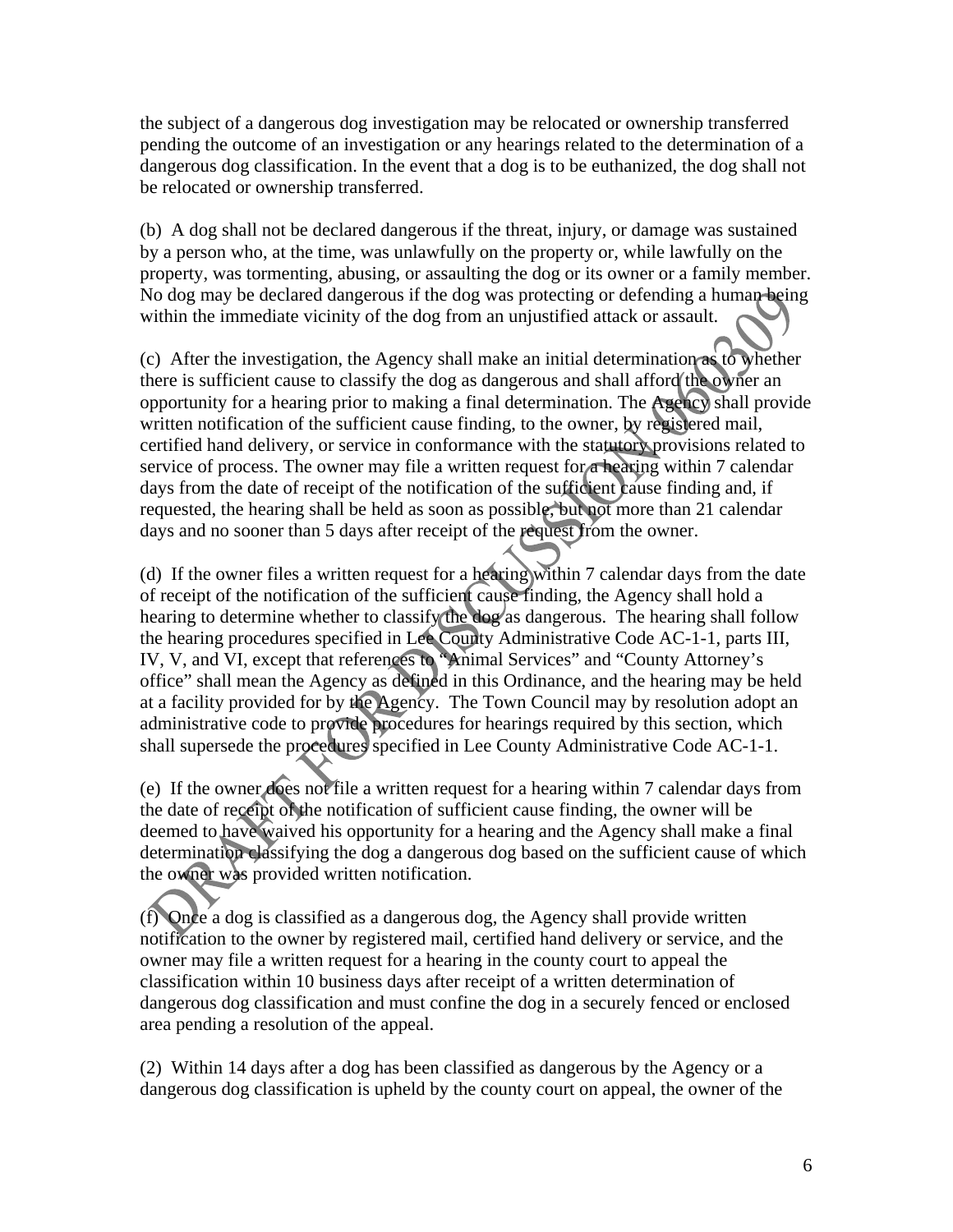dog must obtain a certificate of registration for the dog from the animal control authority serving the area in which he or she resides, and the certificate shall be renewed annually. Such certificates of registration, and renewals thereof, may be issued only to persons who are at least 18 years of age and who present to the animal control authority sufficient evidence of:

(a) A current certificate of rabies vaccination for the dog.

(b) A proper enclosure to confine a dangerous dog and the posting of the premises with a clearly visible warning sign at all entry points that informs both children and adults of the presence of a dangerous dog on the property.

(c) Permanent identification of the dog, such as a tattoo on the inside thigh or electronic implantation.

The annual fee for the issuance of certificates of registration required by this section to owners residing in the Town shall be set by the Town Council by resolution, or in the absence of such resolution, the Agency shall charge the fee for the most similar purpose charged under the schedule adopted by the Lee County Board of County Commissioners.

(3) The owner shall immediately notify the appropriate animal control authority when a dog that has been classified as dangerous:

- (a) Is loose or unconfined.
- (b) Has bitten a human being or attacked another animal.
- (c) Is sold, given away, or dies.
- (d) Is moved to another address.

Prior to a dangerous dog being sold or given away, the owner shall provide the name, address, and telephone number of the new owner to the Agency. The new owner must comply with all of the requirements of this Ordinance and state law, even if the animal is moved from one local jurisdiction to another within the state. The Agency must be notified by the owner of a dog classified as dangerous that the dog is in the Town.

(4) It is unlawful for the owner of a dangerous dog to permit the dog to be outside a proper enclosure unless the dog is muzzled and restrained by a substantial chain or leash and under control of a competent person. The muzzle must be made in a manner that will not cause injury to the dog or interfere with its vision or respiration but will prevent it from biting any person or animal. The owner may exercise the dog in a securely fenced or enclosed area that does not have a top, without a muzzle or leash, if the dog remains within his or her sight and only members of the immediate household or persons 18 years of age or older are allowed in the enclosure when the dog is present. When being transported, such dogs must be safely and securely restrained within a vehicle.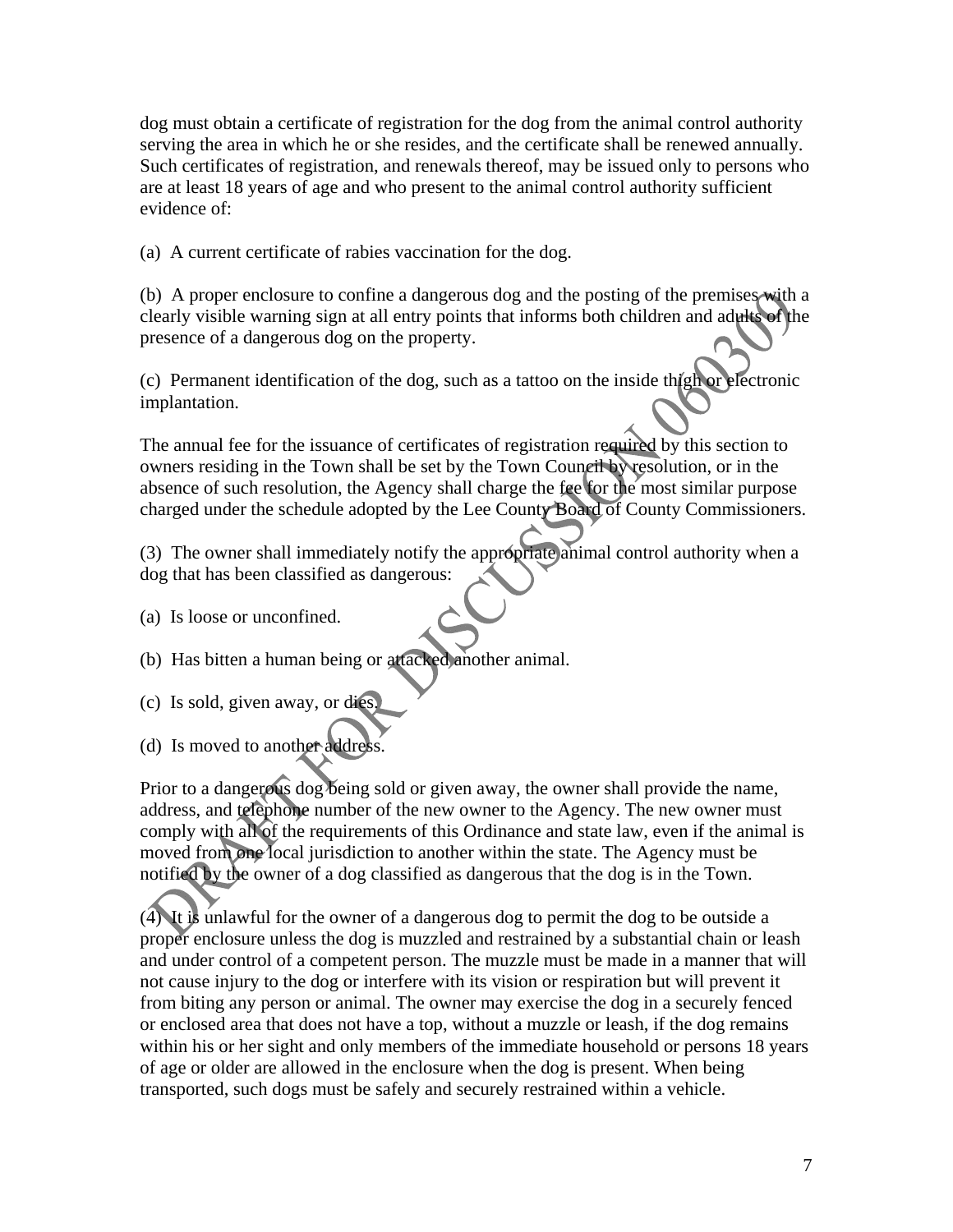(5) Hunting dogs are exempt from the provisions of this section when engaged in any legal hunt or training procedure. Dogs engaged in training or exhibiting in legal sports such as obedience trials, conformation shows, field trials, hunting/retrieving trials, and herding trials are exempt from the provisions of this section when engaged in any legal procedures. However, such dogs at all other times and in all other respects shall be subject to this Ordinance. Dogs that have been classified as dangerous shall not be used for hunting purposes.

(6) This section does not apply to dogs used by law enforcement officials for law enforcement work.

(7) Any owner of a dog who performs any act prohibited by this section, or fails to perform any act required of an owner of a dog by this section, commits a violation of this Ordinance.

#### **Section Attack or bite by dangerous dog; confiscation; destruction**  $(767.13)$

(1) If a dog that has previously been declared dangerous attacks or bites a person or a domestic animal without provocation, the dangerous dog shall be immediately confiscated by the Agency, placed in quarantine, if necessary, for the proper length of time, or impounded and held for 10 business days after the owner is given written notification under (the immediately previous section), and thereafter destroyed in an expeditious and humane manner. This 10-day time period shall allow the owner to request a hearing under (the immediately previous section). The owner shall be responsible for payment of all boarding costs and other fees as may be required to humanely and safely keep the animal during any appeal procedure.

(2) If a dog that has not been declared dangerous attacks and causes severe injury to or death of any human, the dog shall be immediately confiscated by the Agency, placed in quarantine, if necessary, for the proper length of time or held for 10 business days after the owner is given written notification under the immediately previous section, and thereafter destroyed in an expeditious and humane manner. This 10-day time period shall allow the owner to request a hearing under the immediately previous section. The owner shall be responsible for payment of all boarding costs and other fees as may be required to humanely and safely keep the animal during any appeal procedure.

(3) If a dog that has previously been declared dangerous attacks and causes severe injury to or death of any human, the dog shall be immediately confiscated by an animal control authority, placed in quarantine, if necessary, for the proper length of time or held for 10 business days after the owner is given written notification under the immediately previous section, and thereafter destroyed in an expeditious and humane manner. This 10 day time period shall allow the owner to request a hearing under the immediately previous section. The owner shall be responsible for payment of all boarding costs and other fees as may be required to humanely and safely keep the animal during any appeal procedure.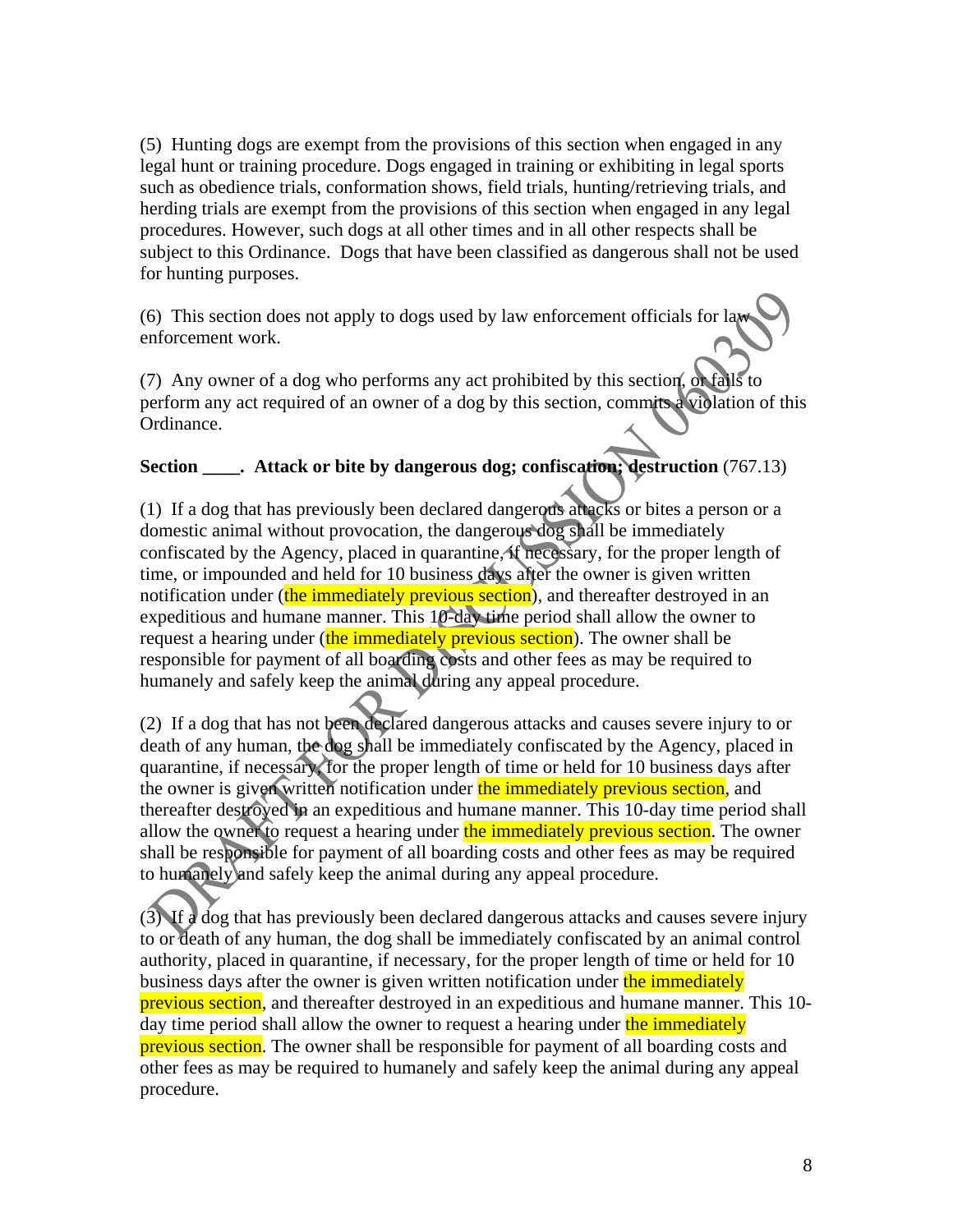(4) If the owner files a written appeal under the immediately previous section, the dog must be held and may not be destroyed while the appeal is pending.

(5) If a dog attacks or bites a person who is engaged in or attempting to engage in a criminal activity at the time of the attack, the owner is not guilty of any violation under this section.

(6) The Agency shall cooperate with the sheriff or other law enforcement authority that is investigating or prosecuting any misdemeanor, felony, or noncriminal violation of state law, which may be related to the actions of any dog confiscated under this section.

# **Section \_\_\_\_. Bite by police dog or service dog; exemption from quarantine** (767.16)

Any dog that is owned, or the service of which is employed, by a law enforcement agency, or any dog that is used as a service dog for blind, hearing impaired, or disabled persons, and that bites another animal or human is exempt from any quarantine requirement following such bite if the dog has a current rabies vaccination that was administered by a licensed veterinarian.

### **Section \_\_\_\_. Dogs and cats released from animal shelters, sterilization requirement** (823.15)

(1) All dogs and cats sold or released for adoption from any public or private animal shelter or animal control agency operated by a humane society or by a county, city, or other incorporated political subdivision within the Town shall be sterilized, either by:

(a) Providing sterilization by a licensed veterinarian before relinquishing custody of the animal; or

(b) Entering into a written agreement with the adoptor or purchaser guaranteeing that sterilization will be performed within 30 days or prior to sexual maturity. The shelter or animal control agency shall require a sufficient deposit from the adoptor or purchaser, which deposit shall be refundable upon presentation to the shelter or animal control agency of written evidence by the veterinarian performing the sterilization that the animal has been sterilized. The deposit or donation may be based upon recommended guidelines established by the Florida Federation of Humane Societies. Failure by the adoptor or purchaser to comply with the provisions of this paragraph shall be a violation of this ordinance. Any legal fees or court costs used for the enforcement of this paragraph are the responsibility of the adoptor. Upon the request of a licensed veterinarian, and for a valid reason, the shelter or animal control agency shall extend the time limit within which the animal must be sterilized.

(2) All costs of sterilization pursuant to this section shall be paid by the prospective adoptor unless otherwise provided for by the shelter or agency.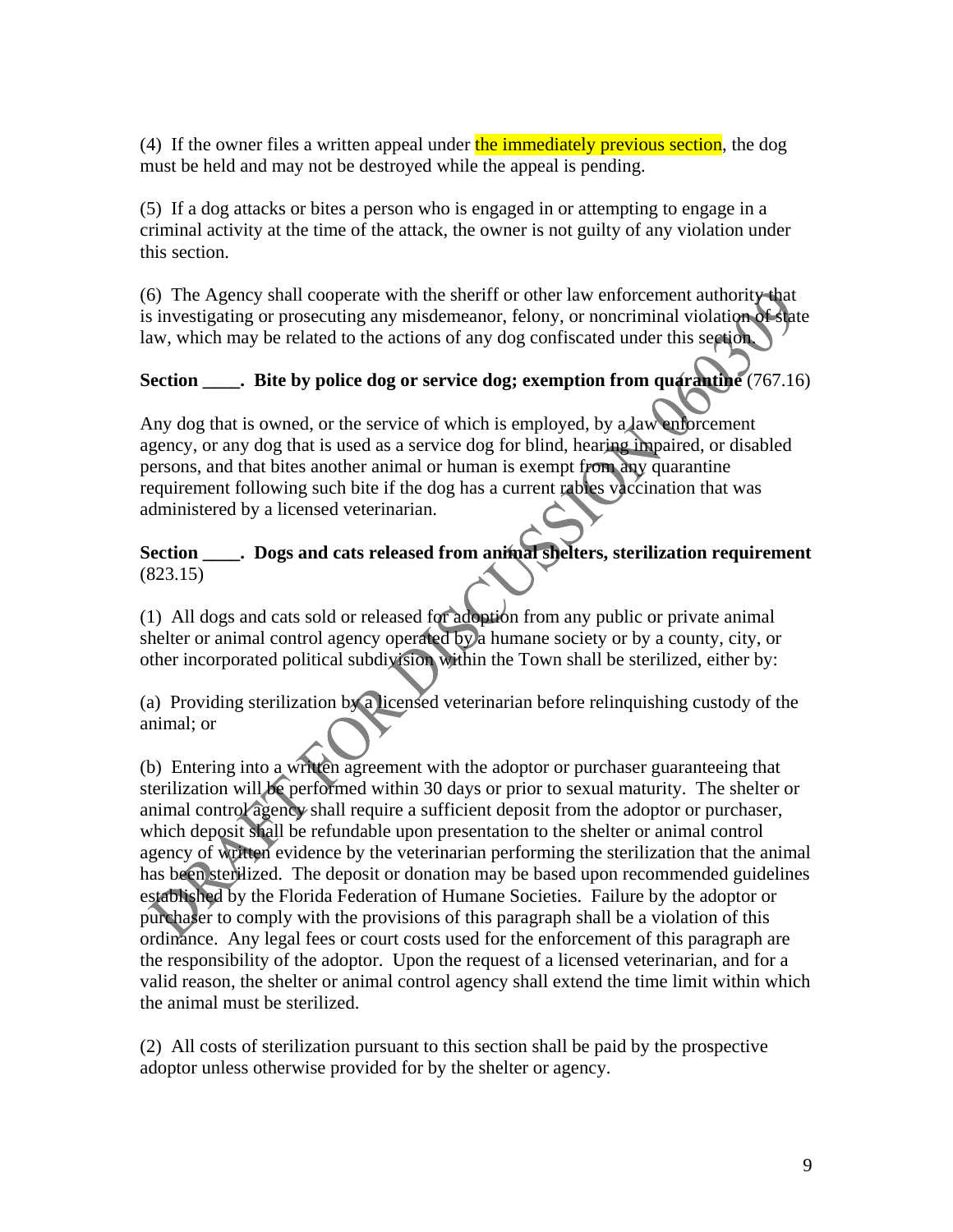# **County Procedural Provisions Begin Here**

**Section \_\_\_\_. License requirements for dogs, cats and ferrets (County Licensing from Lee County Ordinance 09-20)** 

A. Any veterinarian vaccinating dogs, cats or ferrets in the Town shall only issue the Lee County vaccination/license tag, along with the proper rabies certificate as required by Section \_\_\_, as proof of vaccination. No veterinarian, clinic, shelter or provider shall issue any tag or object that may be thought by a reasonable person to be the equivalent of the required County rabies/license tag. Each individual false tag or object issued shall be deemed a violation.

B. Any person who owns, keeps, possesses, provides for or harbors within the Town any dog, cat or ferret four (4) months of age or older must have such animal licensed.

1. Excluded from this license requirement are shelters operated by or under contract with the Lee County Board of County Commissioners or the Agency. Not exempt from this requirement are rescues, private animal facilities, greyhound or other sporting dog facilities, breeders, and other animal care facilities.

2. The County license must be attached to a collar or harness on the animal at all times. Cats and ferrets that have a microchip registered to the owner with current name, address, and phone number shall be exempt from the requirement that the license tag must be attached to the animal.

C. No license shall be issued unless the dog, cat, or ferret has been vaccinated against rabies. The owner of an animal that is exempt from rabies vaccination due to a medical condition, for which a valid medical certificate of exemption has been issued by a licensed veterinarian, must purchase a one-year county license regardless of the exemption from a licensed veterinarian. One-year licenses shall only be issued with a one-year rabies vaccination and three-year licenses shall only be issued with a three-year rabies vaccination.

D. The owner of an animal who visits or resides in the Town for less than thirty (30) days per year is exempt from the license requirement for that animal provided that the owner has valid proof of a current rabies vaccination.

E. No license tag issued for one animal shall be considered valid for any other animal. Any person that owns, keeps, harbors, provides for or possesses an animal wearing the license tag of another animal shall be in violation of this Ordinance even if the animal has a valid license of its own.

F. The license tag may be issued by a licensed veterinarian or other entity approved by the Agency to issue County license tags upon being shown a current vaccination certificate from any licensed veterinarian.

G. All veterinarians, clinics, shelters, pet stores and other outlets where cats, dogs, and/or ferrets are available, sold or vaccinated against rabies must inform the public in writing of the rabies and license requirements within the Town. Such information must include the cost of the license and how a license may be obtained (including information on getting a license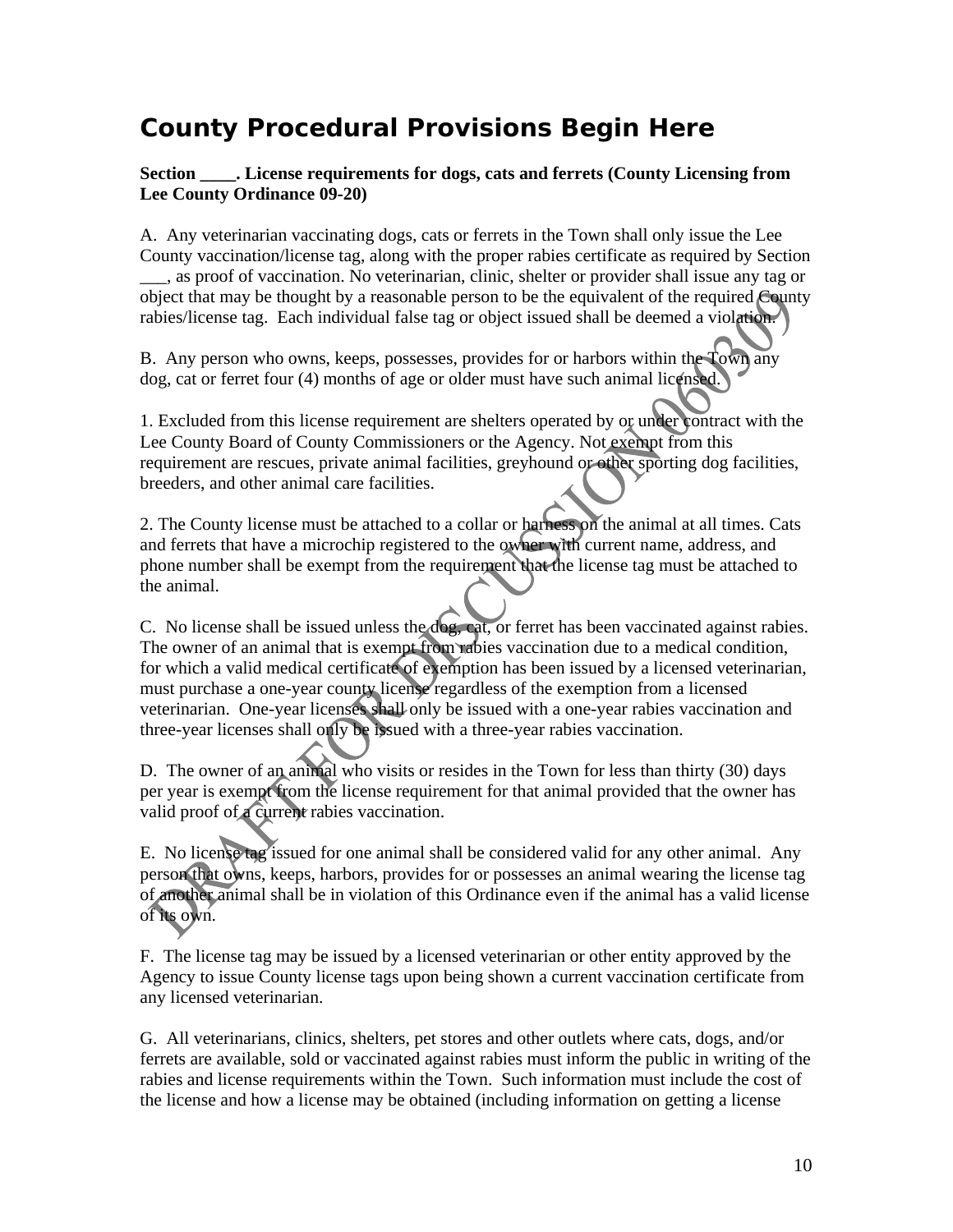through the mail or in person at the Agency). To satisfy the information requirement the facility may post a sign, provide an informational brochure, or provide the written information in any other manner easily accessible and understandable.

#### **Section \_\_\_\_. Animal Identification requirements (County identification requirements from Ordinance 09-20)**

A. All dogs, cats and ferrets must have some form of identification indicating the owner's name and current telephone number at all times. Examples of identification meeting the requirements of this Section:

1. Any commercially available tag imprinted with the appropriate information attached to the collar or harness of a pet.

2. A current, valid County license/rabies tag attached to the collar or harness of a pet. 3. An implanted microchip identification device registered to the owner of the animal and with a current name, address, and telephone number.

B. It shall be a violation of this Ordinance to remove the collar and/or tag of a dog, cat, or ferret for the purpose of preventing or falsifying the identification of an animal. During a recognized breed show, the owner of the dog, cat, or ferret shall retain the license tag and/or rabies certificates, and shall produce the same if called upon to verify that any cat, dog or ferret has the required license and vaccination.

### **SECTION \_\_\_\_. License Fees (County licensing fee requirements from Ordinance 09- 20)**

A. The Board of County Commissioners shall set the fee for the Lee County license by Resolution.

B. The fee is payable to the authorized license agency or the authorized veterinarian. License fees collected must be properly documented and funds remitted to Domestic Animal Services within forty-five (45) days of the sale of the tag. The Director of Domestic Animal Services may provide for an extension of the deadline, in writing, for special circumstances.

C. Authorized Sellers of the Lee County license must sell the license at the fee levels approved by the Board of County Commissioners and must keep complete and accurate records of tags sold and on hand as inventory. All theft or loss must be reported immediately to the proper authority, and a copy of the official law enforcement report must be provided to Domestic Animal Services. Unexplained shortages/losses of tags or sales of tags at the incorrect prices are the responsibility of the seller.

D. Authorized sellers of the Lee County license tags may charge a reasonable administrative fee to cover costs of providing that service per license issued. The maximum allowable administrative fee shall be set by the Board of County Commissioners through the external fees Administrative Code. Any authorized seller that charges an administrative fee must inform the client that such a fee is charged by that establishment/provider and that license tags are available through the County with no additional charge. Any such fees may not be added to the cost of a license but must be listed separately on any invoice/receipt.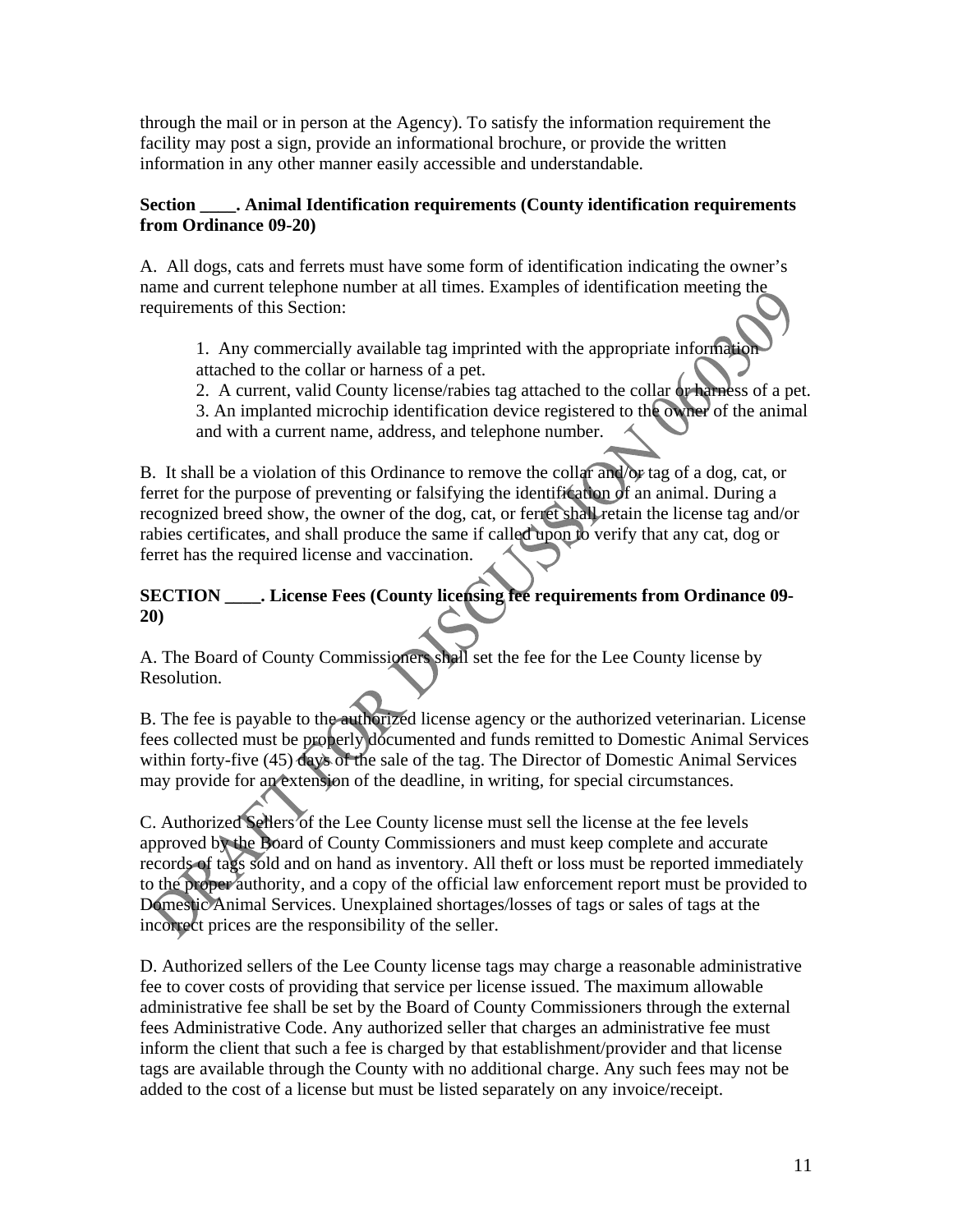E. License fees are not required for governmental police dogs, or certified dogs, trained to assist the physically handicapped; but such animals must be licensed and must have received their rabies vaccination. In order to receive these license tags at no charge, the owner must have the animal licensed through Lee County Domestic Animal Services. No other outlet is authorized to issue these license tags.

F. If an owner fails to obtain a valid license each year it is required, fees may be assessed for previous years' licenses for a period of up to three years.

#### **Section \_\_\_\_. Impounded and unwanted animals**

A. Impounded and unwanted domestic animals held by the Agency shall be disposed according to procedures adopted by the Agency and in a manner not inconsistent with any provision of this Ordinance and state law.

B. The costs of caring for an impounded animal must be paid by the owner of the animal before reclaiming the animal, in accordance with procedures adopted by the Agency.

#### **Section \_\_\_\_\_. REPORTING OF PERSONS BITTEN OR SCRATCHED BY ANIMALS AND QUARANTINE OF ANIMALS FOR RABIES OBSERVATION This needs work to match with County and State Health Department Rules**

A. Any stray dog, cat or ferret that bites or scratches a person shall be impounded by Domestic Animal Services and held in quarantine for a minimum period of ten (10) days from the date of bite or scratch for rabies observation, either at the Animal Services shelter or a veterinary clinic in Lee County approved by Animal Services as a quarantine location or humane euthanasia and sent to the State Board of Health for pathological examination after the expiration of the stray holding period. Animals not picked up-redeemed within 48 hours of the end of the ten (10) day quarantine period shall be considered abandoned and shall may be euthanized. Information regarding the animal's description; current rabies vaccination date; owner's name, address and telephone number; the name of the animal; the address and telephone number of person bitten or scratched; and location of wound, shall be reported. B. If the dog, cat or ferret has a current rabies vaccination and a current license, the Animal Control Officer may allow the animal to be quarantined at home by agreement with Animal Services if and only if the animal has not bitten a person previously.

B. Owned dogs, cats or ferrets that have bitten a human may be permitted to be quarantined at home for a minimum period of ten (10) days from the date of bite or scratch for rabies observation. Information regarding the animal's description; current rabies vaccination date; owner's name, address and telephone number; the name of the animal; the address and telephone number of person bitten or scratched; and location of wound, shall be reported to the Department of Health. An owner whose animal has bitten or scratched a human shall comply fully with Chapter 64D-3 Florida Administrative Code (Control of Communicable Diseases & Conditions Which May Significantly Affect Public Health).

C. It shall be a violation of this Ordinance for any person to refuse to surrender any animal for quarantine.

D. No person shall allow an animal under home quarantine to violate the Home Quarantine Agreement in any way, or allow said animal to roam at large. No owner of an animal placed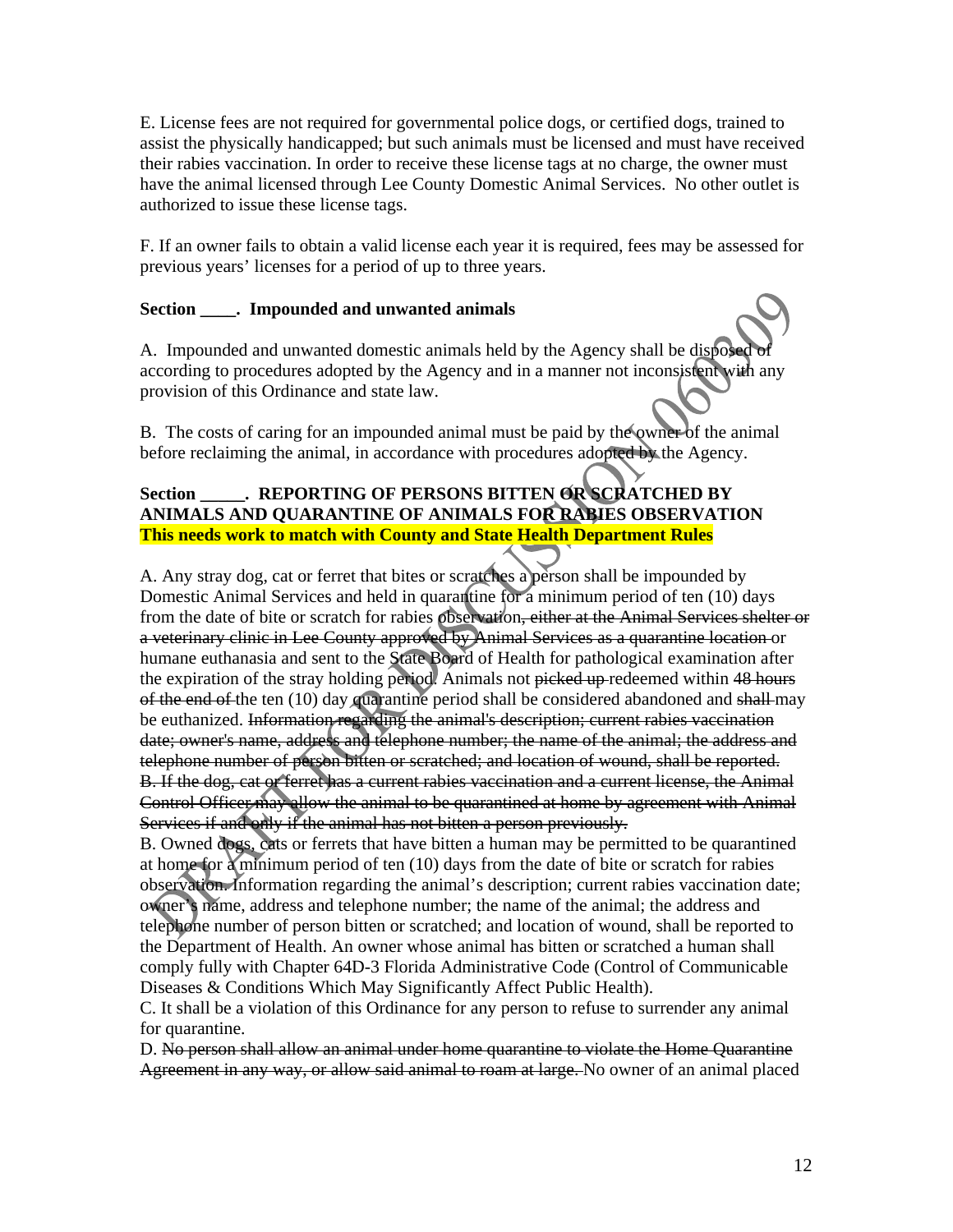under a Home Quarantine Agreement for rabies observation shall violate the Home Quarantine Agreement in any manner.

E. Any dog, cat or ferret that dies or is humanely euthanized while under quarantine shall be decapitated without mutilation and the head sent to undergo pathological examination performed by the State Board of Health. for pathological examination. All other animals (except dogs or cats or ferrets) which bite or scratch a person shall not be quarantined, but shall be impounded until instructed by the Health Department as to its disposition. It shall be a violation of this Ordinance for any person to refuse to surrender the body of a deceased animal while under quarantine.

F. It is a violation of this Ordinance for anyone to kill or remove from Lee County, Florida, without the express written consent of Domestic Animal Services or the Health Department any of the following:

1. Any rabid animal;

- 2. Any animal suspected of rabies or any other infectious or contagious disease.
- 3. Any animal exhibiting unusual behavior;
- 4. Any animal which scratches or bites a person, or
- 5. Any animal under quarantine.

G. Any person violating the provisions of this Section shall, upon conviction, be guilty of a misdemeanor of the second degree, punishable as provided for in Florida Statutes.

H. It shall be the duty of any person having knowledge that an animal has bitten or otherwise exposed a person or any animal to rabies, to report the incident immediately to the Department of Health.

I. Any person who, upon demand, does not surrender to Domestic Animal Services or the Health Department the carcass of any dead animal exposed to rabies shall be guilty of a misdemeanor of the second degree, for each separate offense.

# **Local Policy Options Begin Here**

## **Section \_\_\_\_. Nuisance Animals** (See 828.27)

A. Any owner of an animal who fails to care for and control that animal and prevent it from becoming a nuisance commits a violation of this Ordinance. Any owner of an animal shall be responsible for the removal of any excrement deposited by that animal on public walks, recreation areas, private property, or any other place where such excrement deposits may create a nuisance injurious to the public health. Any person exercising control over an animal who fails to remove excrement deposited by that animal in a public area or on any other person's private property commits a violation of this Ordinance.

B. Any owner of an animal commits a violation of this Ordinance if that owner:

1. Causes or allows that animal to make unreasonably disturbing noises, including, but not limited to barking, howling, whining, screeching or other utterances causing annoyance, discomfort or disturbance of the peace or sleep of a reasonable person(s); or

2. Causes or allows that animal to damage the property of anyone other than its owner; or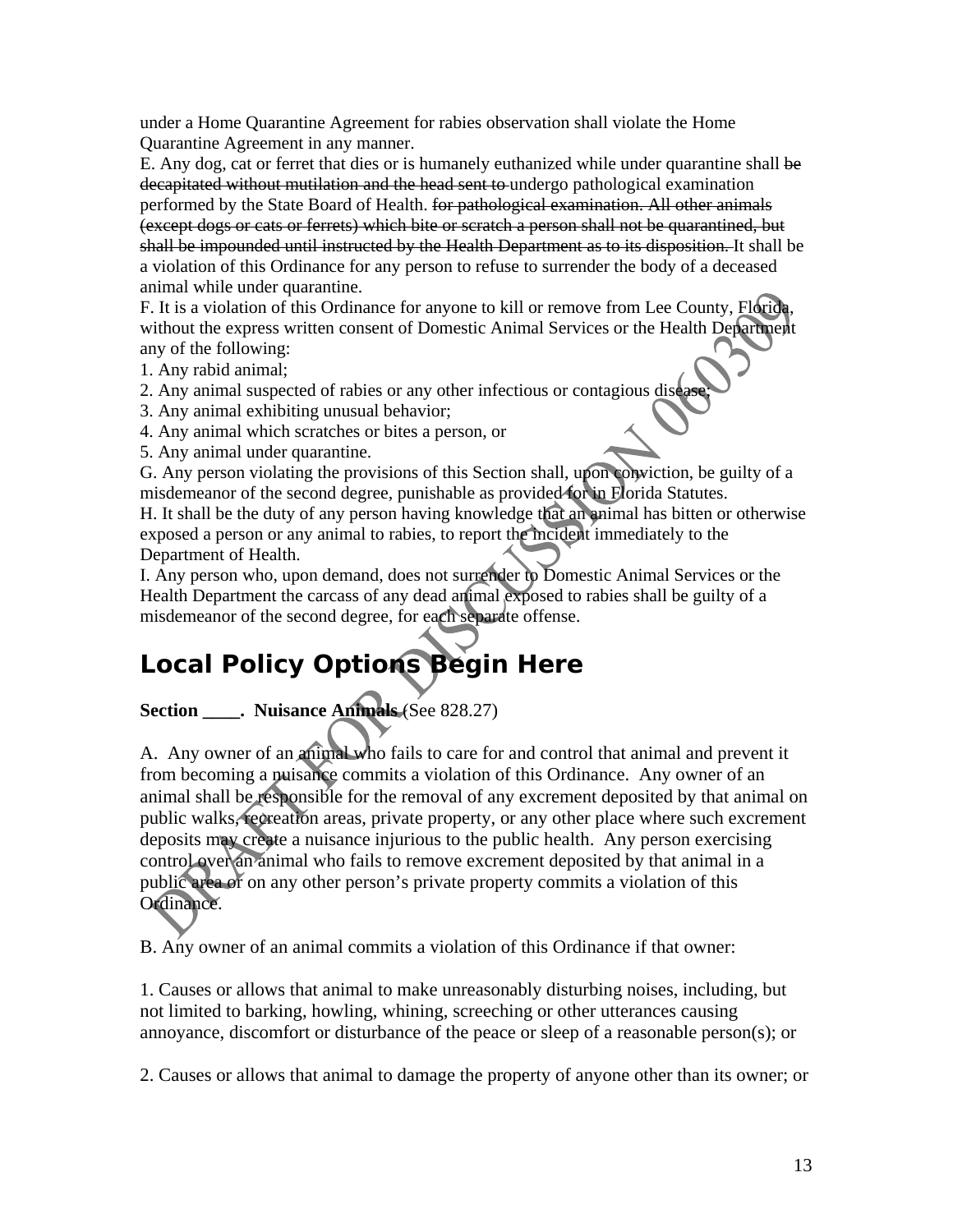3. Causes or allows that animal to roam on school grounds or in the area of school transportation vehicles; or

4. Causes or allows unsanitary conditions in enclosures or surroundings where that animal is kept or confined, as determined by the Agency; or

5. Keeps any animal or animals that are dangerous to the public health, safety or welfare by virtue of any combination of the number or types of animals maintained; or

6. Causes or allows that animal to disturb or turn over garbage containers.

**Section \_\_\_\_. Nuisance Wildlife** (F.A.C. 68A-9.010, authority: Art. IV, Sec. 9, Florida Constitution)

A property owner may take nuisance wildlife, or may authorize another person to take nuisance wildlife, on their property:

(1) In accordance with all applicable provisions of state law, including state agency rules; and

(2) In a manner not inconsistent with the requirements of this Ordinance.

## Section . Animals roaming at-large--responsibility of owner; animal under **direct control of owner--responsibility of owner;** (See 828.27, 767.07 and 767.14)

(1) Any person owning or having possession, charge, custody or control of any animal who permits that animal to stray, run, go, or roam at-large in or upon any public street, sidewalk, school grounds, in the area of school vehicles, beaches, or parks, or on the private property of others, commits a violation of this Ordinance.

(a) Any domestic animal found at-large within the Town may be impounded and treated in accordance with Section \_\_\_\_ (IMPOUNDED/UNWANTED ANIMALS).

(b) Any owner of real property or tenant upon real property may seize any unrestrained animal, unattended animal, or animal at-large on that real property. Any such seized animal must be surrendered within twenty-four (24) hours to the Agency for disposition. Any person seizing an unrestrained animal, unattended animal, or animal at large shall capture the animal in a humane manner.

(2) For the duration of any time a dog is within any public area of the Town, the owner of that dog must keep it under direct control by the use of a hand-held leash that is not more than six feet in length. The leash must be attached to a properly fitting collar or harness from which the dog cannot escape without human assistance. The owner must withdraw the dog from contact with any person or domestic animal unless such contact is specifically invited either

(a) For a person: by that person, or if the person is under 18 years of age, by that person's parent or guardian; or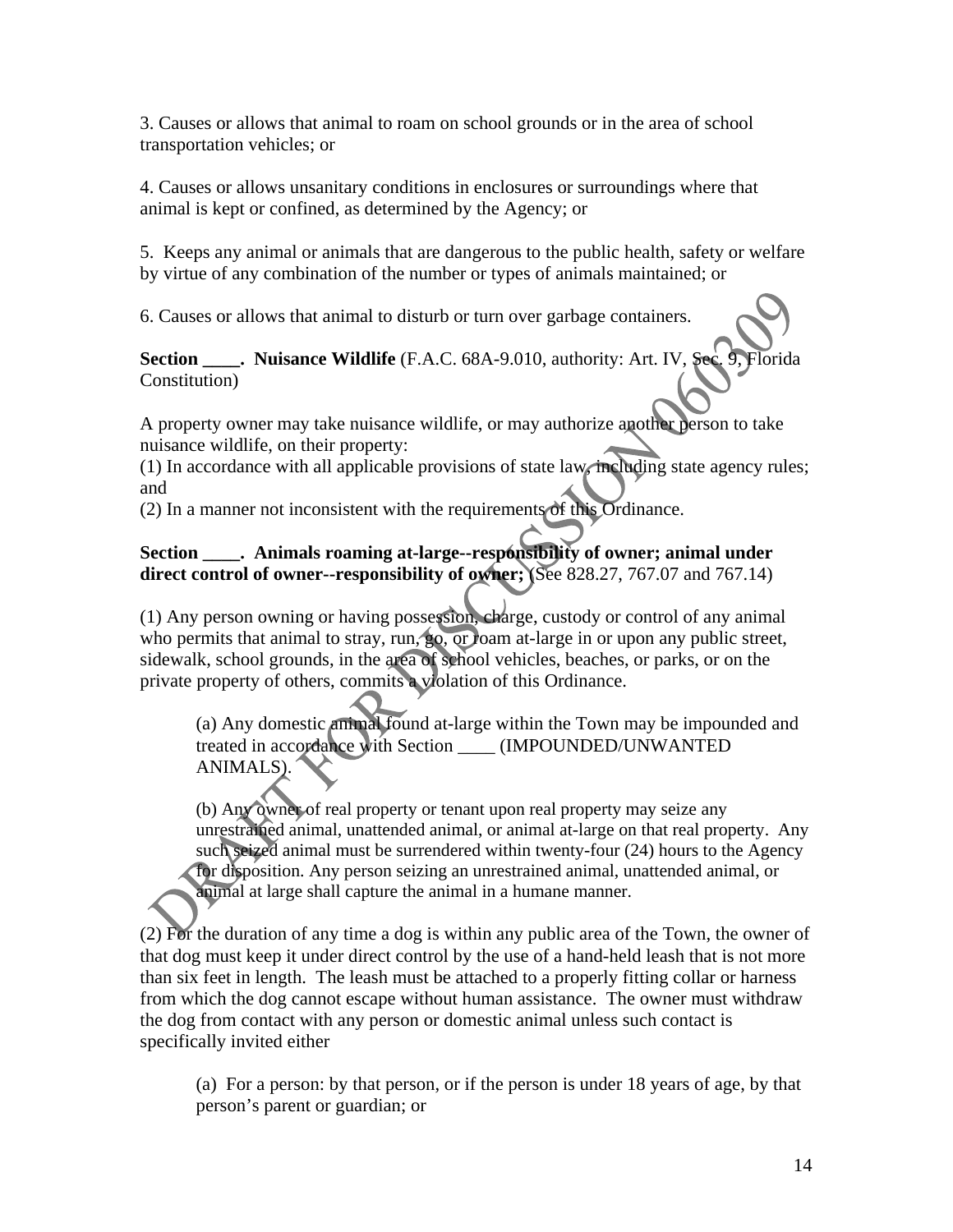(b) For a domestic animal: by that animal's owner.

Any owner of a dog who fails to control that dog in accordance with this subsection commits a violation of this Ordinance. This subsection does not apply to the use of a service animal by its owner.

#### **Section** . Violations; method of enforcement; penalty  $(828.27)$

(1) A violation of this Ordinance is a civil infraction.

(a) The maximum civil penalty for a violation of this Ordinance shall not \$500.

(b) If the person who has committed a violation of this Ordinance does not contest the citation, the maximum civil penalty shall not exceed \$100 [MUST BE LESS THAN \$500]

(c) Surcharge on civil penalties: up to \$5 to be used solely for the training of animal control officers *OPTIONAL but this may be the only money we see from the fines*

(2) Any officer who has probable cause to believe that a person has committed an act in violation of this Ordinance may issue a citation.

(3) A citation must be issued to a person by an officer and must notify that person that the officer has probable cause to believe that the person has committed a civil infraction in violation of this Ordinance, and that the county court will hear the charge. A citation must contain the following:  $\bigcap$ 

(a) The date and time of issuance.

- (b) The name and address of the person.
- (c) The date and time the civil infraction was committed.
- (d) The facts constituting probable cause.
- (e) The ordinance violated.
- (f) The name and authority of the officer.

(g) The procedure for the person to follow in order to pay the civil penalty, to contest the citation in court.

(h) The applicable civil penalty if the person elects to contest the citation.

(i) The applicable civil penalty if the person elects not to contest the citation.

(j) A conspicuous statement that if the person fails to pay the civil penalty within the time allowed, or fails to appear in court to contest the citation, the person shall be deemed to have waived his or her right to contest the citation and that, in such case, judgment may be entered against the person for an amount up to the maximum penalty.

(k) A conspicuous statement that if the person is required to appear in court, he or she does not have the option of paying a fine in lieu of appearing in court.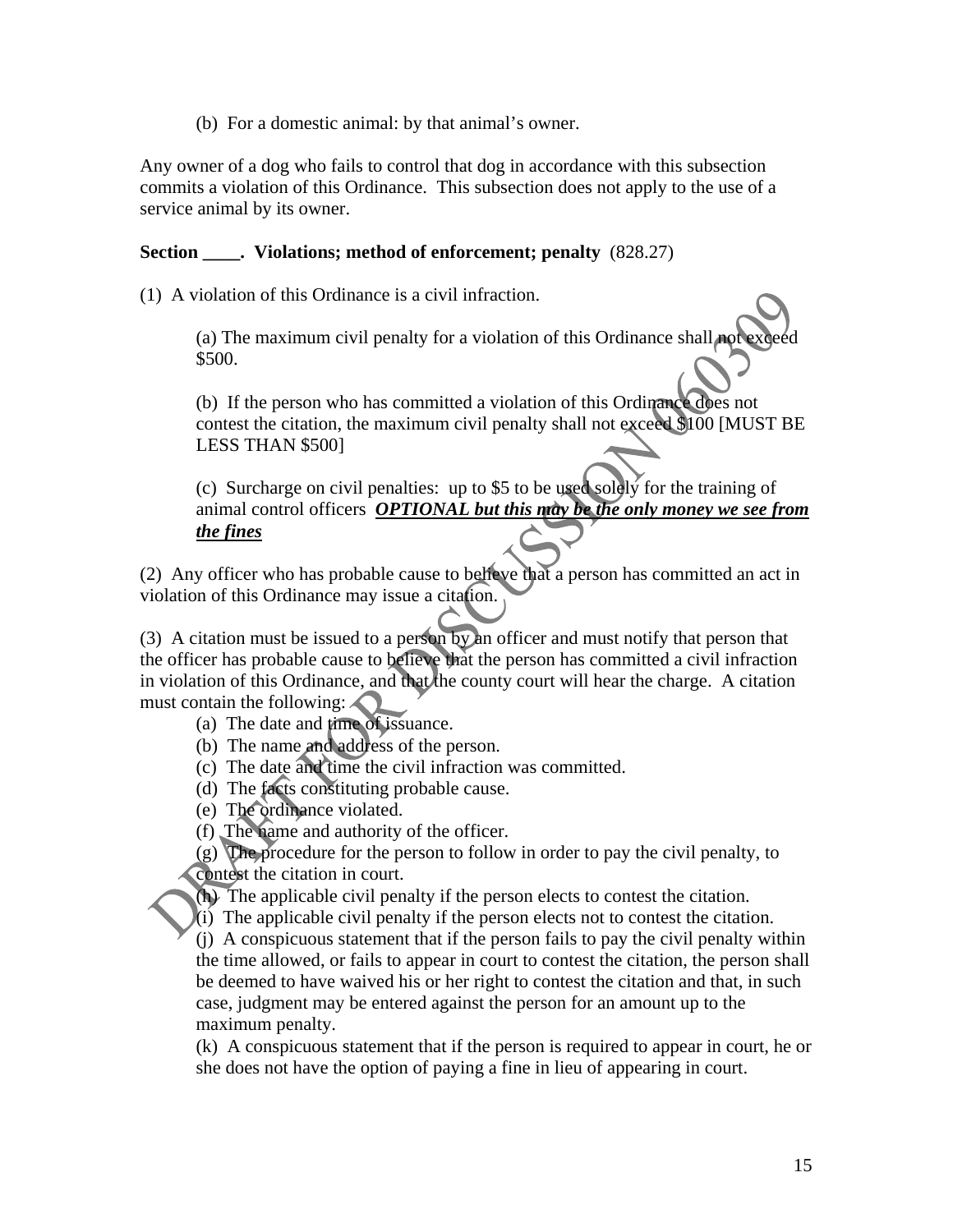(4) A citation issued under the provisions of this Ordinance may be contested in county court.

(5) If a person fails to pay the civil penalty or fails to appear in court to contest the citation, the court may issue an order to show cause upon the request of the governing body of the Town. This order shall require such persons to appear before the court to explain why action on the citation has not been taken. If any person who is issued such order fails to appear in response to the court's directive, that person may be held in contempt of court.

(6) At any hearing authorized pursuant to this Ordinance, the commission of a charged infraction must be proven by a preponderance of evidence.

(7) Any person who willfully refuses to sign and accept a citation issued by an officer commits a violation of this Ordinance.

### **Section \_\_\_\_. Fines and fees**

The Town Council may adopt a schedule of fees, and a schedule of fines for violations of this Ordinance, in compliance with applicable state law. In the absence of a schedule of fees and a schedule of fines adopted by Town Council, the agency shall utilize the schedule of fees and schedule of fines for the most similar purposes adopted by the Lee County Board of County Commissioners.

# **Section \_\_\_\_. Effect on enforcement by Lee County and by other organizations**  (828.03)

Any county or any society or association for the prevention of cruelty to children or animals organized under Florida law, may appoint agents for the purpose of investigating violations of any of the provisions of Chapter 828, Florida Statutes, or any other law of the state for the purpose of protecting children and animals or preventing any act of cruelty thereto.

All appointments of such agents by such societies or corporations must have the approval of the mayor of the Town of Fort Myers Beach if the society or corporation exists solely in the Town of Fort Myers Beach, and if the society or association exists or works outside of the Town of Fort Myers Beach, the appointment must be approved by the county court judge or the judge of the circuit court for the county. The mayor or judge shall keep a record of such appointment. The approval of the appointment of any agent by Lee County shall be by the Lee County Board of County Commissioners.

Nothing in this Ordinance shall be construed as limiting the authority given to law enforcement officers and county animal control officers to investigate and prosecute violations of state law that occur within the Town of Fort Myers Beach.

#### **Section \_\_\_\_. Conflicts with state law; preemption; severability**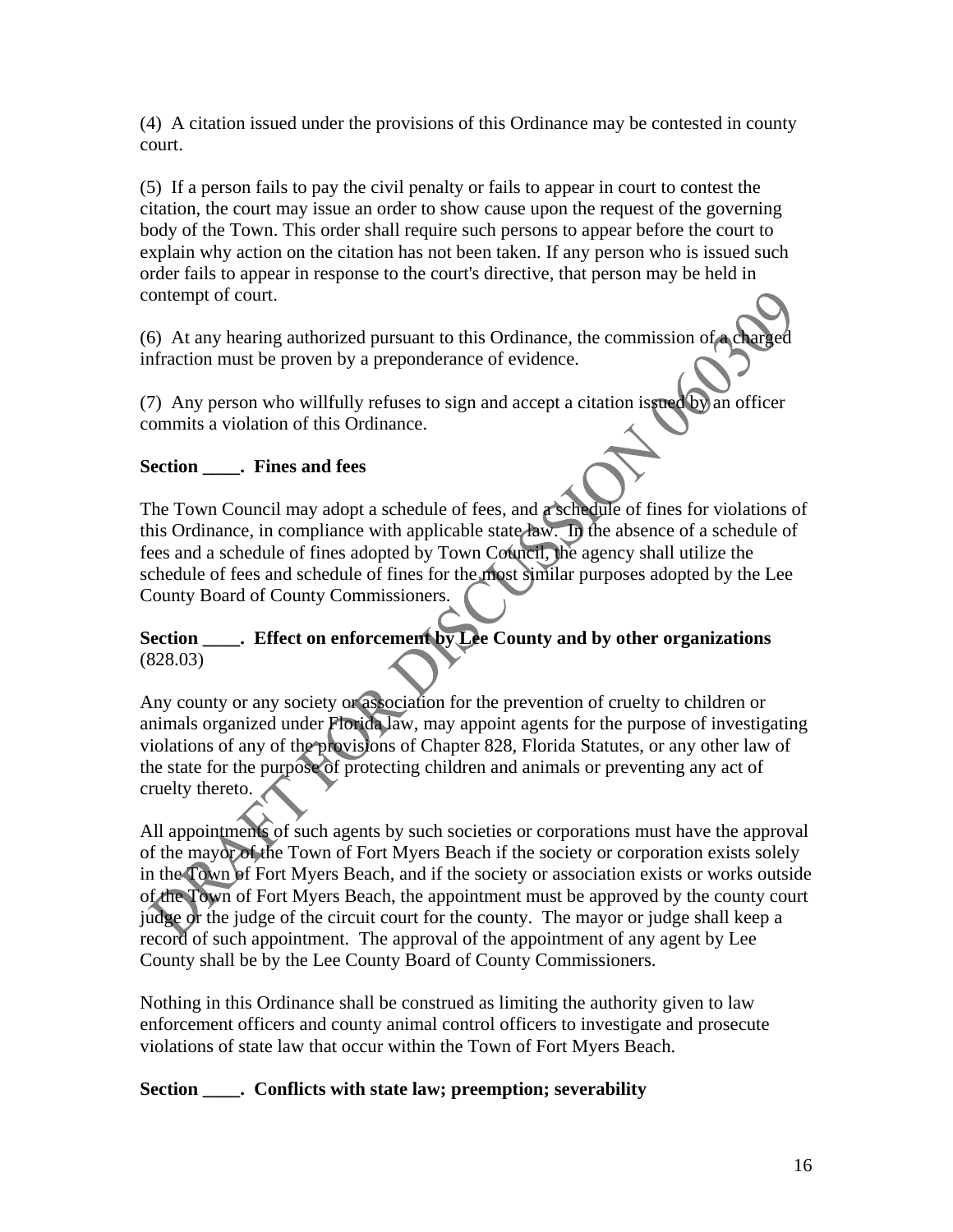All provisions of this Ordinance shall be construed so as not to conflict with state law. Areas preempted by the state, including the regulation of hunting and fishing, and of the taking and possession of wildlife, freshwater fish, and saltwater fish, and other marine life, are not regulated by this Ordinance.

If any one provision of this Ordinance should be held contrary to any express provision of law or contrary to the policy of express law, though not expressly prohibited, or against public policy, or for any reason whatsoever be held invalid, then such provision shall be null and void and shall be deemed separate from the remaining provisions of this Ordinance, and shall in no way affect the validity of all other provisions of this Ordinance.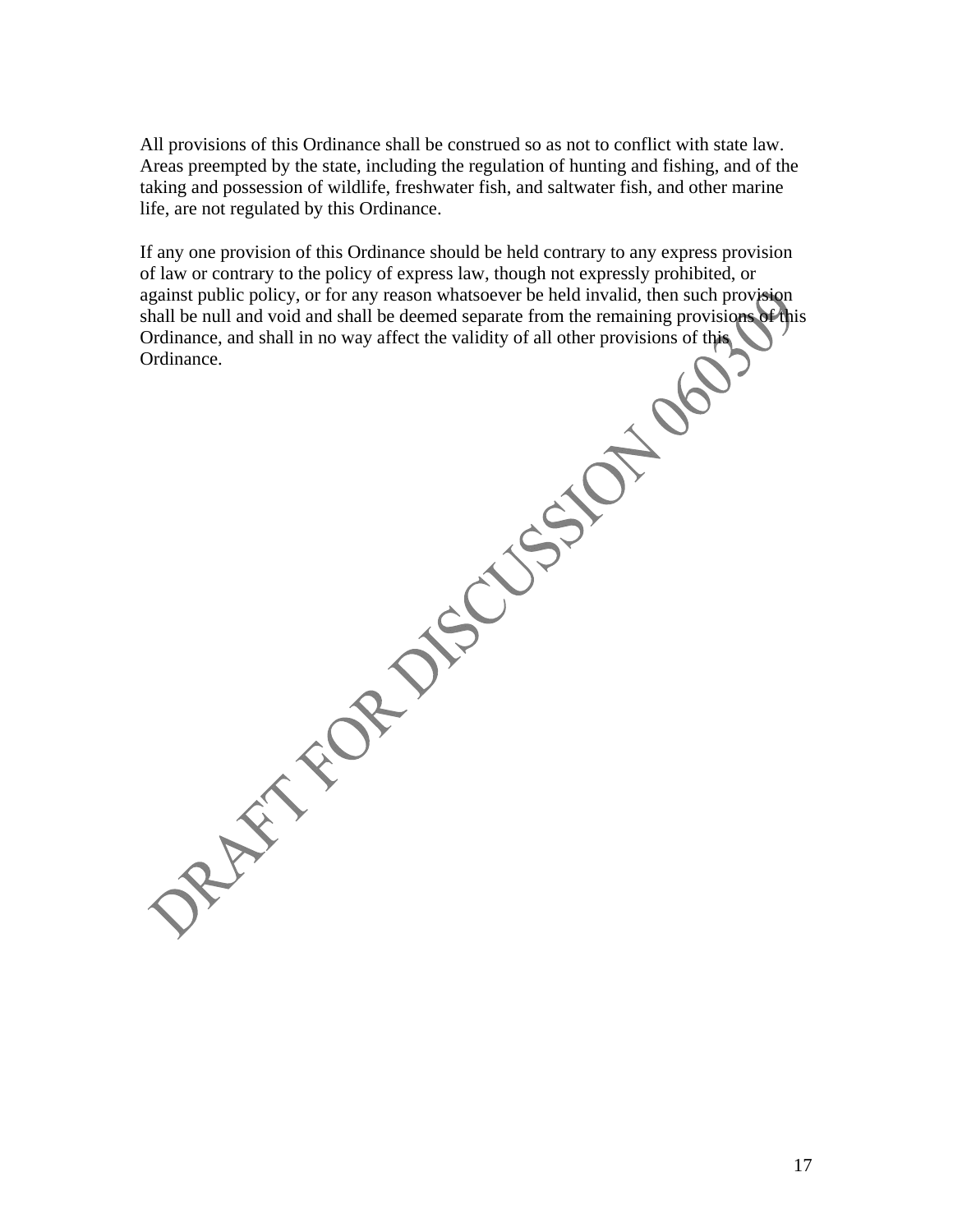From Les Comt démance

#### **27.SECTION 28: GUARD DOGS**

- A. Guard-dog services Any person utilizing a dog for the purpose of guarding a business shall register all dogs used in their business with Domestic Animal Services. The registration shall include name, address and telephone number of the service's manager; the breed, sex, weight, age, color, tattoo registration number of the guard dog, and other distinguishing physical features of the dog; and certification of rabies vaccination.
- $B<sub>1</sub>$ Guard dogs newly acquired shall be vaccinated for rabies and registered with Domestic Animal Services no later than seventy-two (72) hours after acquisition.
- $\mathbf{C}$ . The fee for registration of a guard dog will be listed in the Lee County Administrative Codes.
- D. Each guard dog will be issued with a registration number which will be obtained from Domestic Animal Services. This number will be posted at the entrance of any property using that guard dog service. At the time of registration, each dog will be Micro chipped and receive an I.D. identification tag that must be affixed to the dog at all times.
- E. The Domestic Animal Services shall maintain a guard dog register which shall contain all data required by this Section. Immediately upon transfer of ownership, death, disappearance or annual rabies inoculation of a guard dog, each guard dog service or owner shall notify Domestic Animal Services. Upon receipt of the information, the appropriate entry shall be

43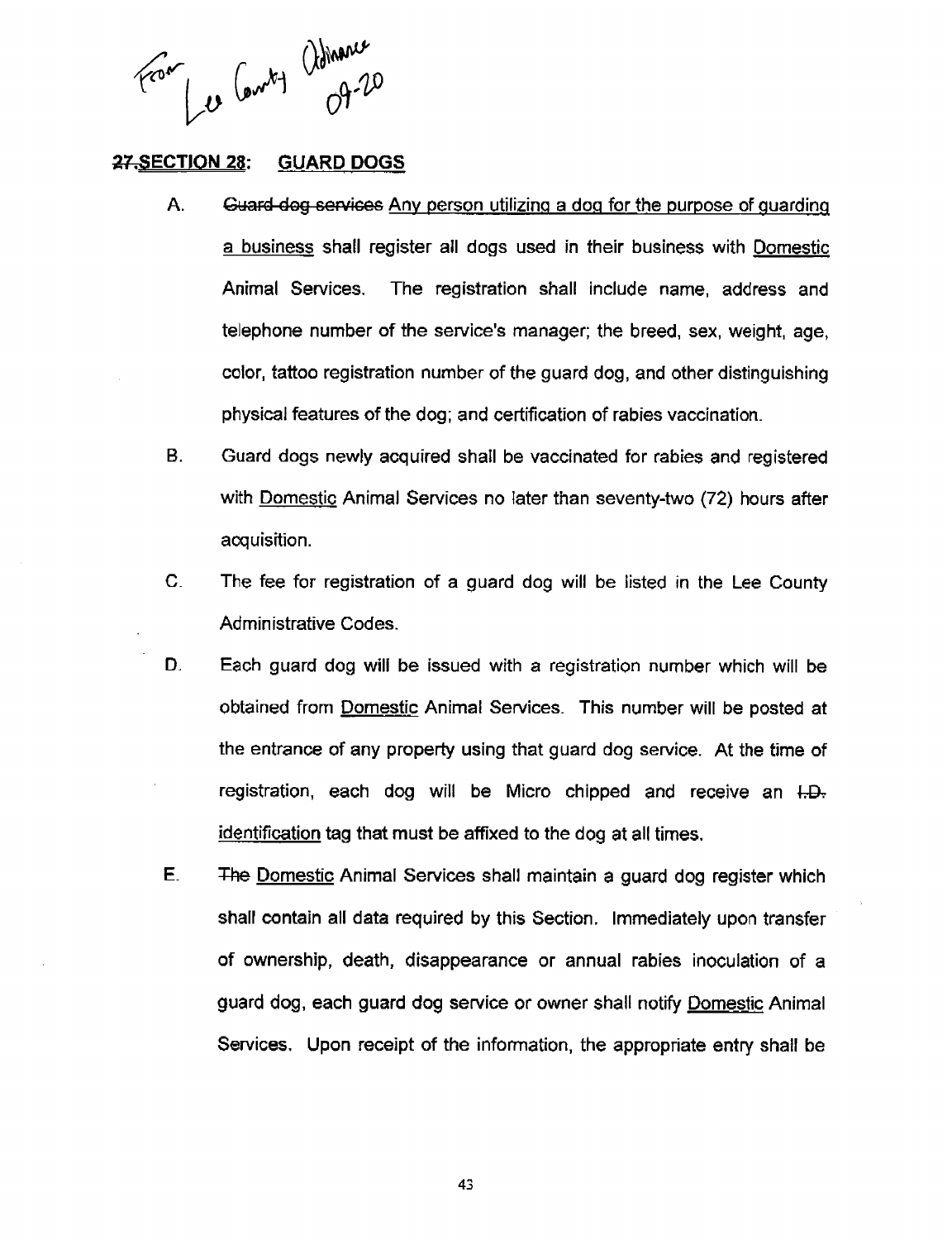made in the register. If the guard dog has disappeared, an entry should be made to reflect the locale and reason of such disappearance.

- $F_{\perp}$ An Animal Control Officer shall have the right to enter and inspect all kennels housing guard dogs and other premises where such dogs are in use for determination of owner registration compliance.
- G. It shall be unlawful for any person, firm or corporation to own or harbor any guard dog in the county that has not been inoculated, registered and tattooed as provided by this Section.
- $H_{\cdot}$ TRANSPORTATION OF GUARD DOGS: The vehicle of every guard dog service transporting any guard dog must be clearly marked, showing that it is transporting a quard dog. A compartment separate from the driver and separating each dog is required, which shall be arranged to ensure maximum ventilation for the animal.
- $\mathbf{I}$ . REQUIREMENTS OF BUSINESSES USING GUARD DOGS FOR THE PURPOSE OF GUARDING:
	- $\mathbf{1}$ . Each business Persons which who hires or uses a guard dog service to patrol the premises shall provide adequate fencing or some other confining structure to keep the guard dog within the enclosed area.
	- $2.$ Each business Persons which who hires or uses a guard dog service to patrol the premises during that business' operating hours shall have said dog confined in such a manner so as not to pose a danger to the public.

44